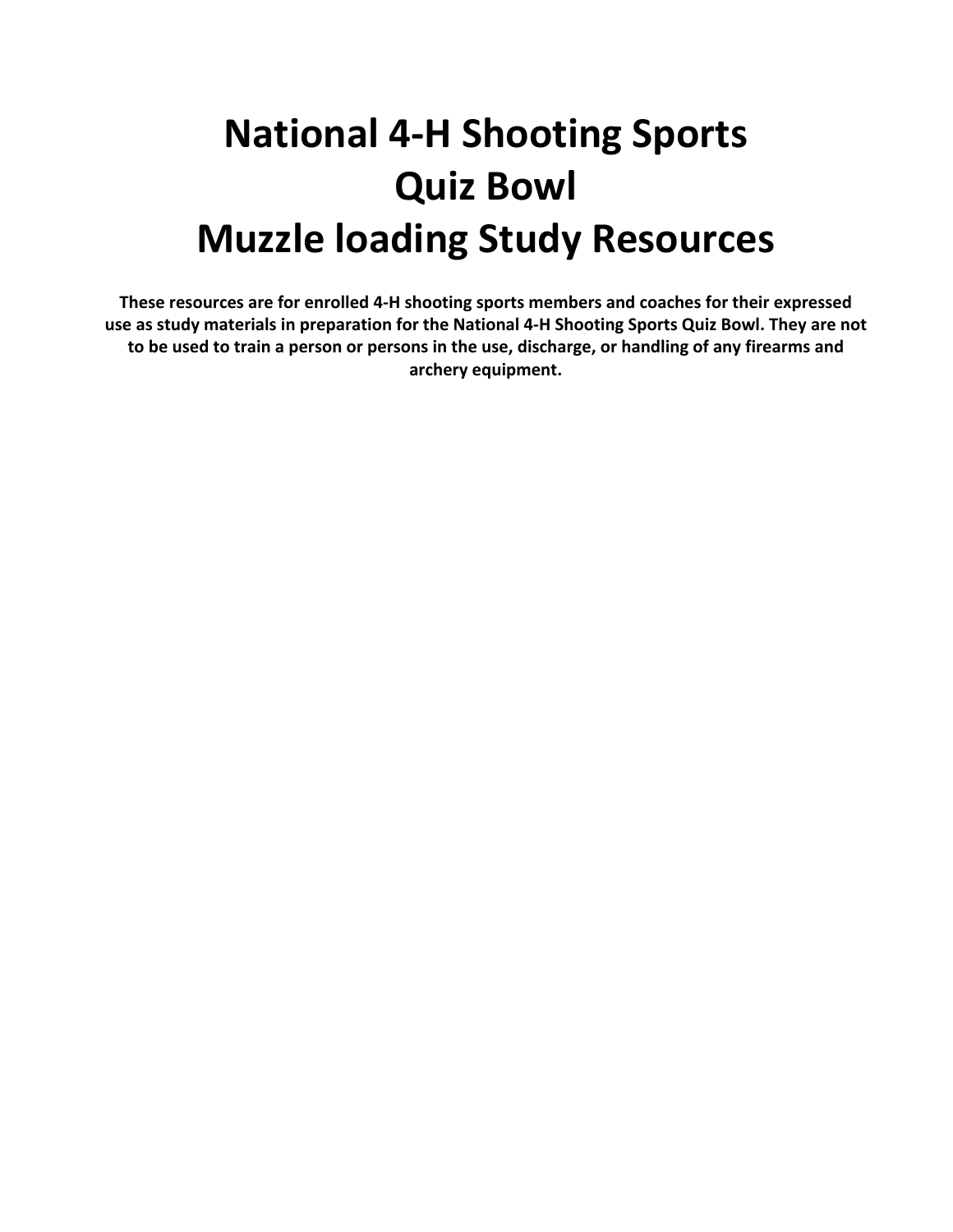# **Lesson 1 Narrative**

#### **Black Powder and Muzzleloading Arms**

Muzzleloading firearms safely use only black powder or Black powder substitutes. Both of these propellants bum very quickly at explosive rates. As a result, they demand special care on the part of the shooter.

Muzzleloading firearms are available in rifles, pistols, shotguns and muskets. All of them share some common parts: lock, stock and barrel. In the last session we looked at muzzleloaders and their history. The predominant types available today are flintlock and percussion or caplock arms. Matchlock and wheel lock guns are primarily of historical interest.

#### **Basic Firearms Safety and Muzzleloaders**

All the basic firearms safety rules apply to handling muzzleloading arms. The shooter must exercise personal responsibility for use of any firearm, since the only real safety device on firearms is the user.

#### **The first cardinal rule on firearms safety requires that the shooter have seIfcontrol**

The first cardinal rule on firearms safety requires that the shooter have self- control. Another cardinal rule is to control the muzzle at all times. The shooter is responsible for keeping the muzzle pointed in a safe direction. That direction is governed by common sense and the conditions at the time. In most instances the muzzle may be safely pointed down range or straight up. It must never be pointed toward another person. The muzzle never should be pointed at anything you do not intend to shoot. In a field situation that demands absolute and complete target identification. In all cases it demands that a safe zone of fire be clearly identified. It also demands that the shooter know where the projectile will stop, that an adequate backstop be identified and that entire field of fire to backstop be clear and safe.

The last checkpoint for a shooter before the projectile is fired is the trigger. The finger should stay off the trigger until the shooter is in the act of firing a shot. Keeping the finger along the side of the trigger guard helps to prevent accidental discharges.

The firearm should not be loaded until it is ready to be fired. In muzzleloading arms, the shooter may wait until just before the shot to cap or prime the gun. A gun with a cap on its nipple or a closed flash pan should be considered loaded and ready to fire. Every muzzleloader should be treated with the respect due a loaded firearm until it is personally determined empty. The condition of the muzzleloader can be checked by using a ramrod after the ignition system is rendered safe by removing the cap or lifting the frizzen and removing all priming powder. Insert the ramrod into the bore, marking the point where it emerges from the muzzle. Then hold the ramrod beside the barrel with the mark even with muzzle. If the end of the ramrod reaches the nipple or the flash hole, the barrel is empty. If it does not, the gun should be considered loaded. Many shooters mark the ramrod twice - once for an empty gun and a second time for a specific, preferred load.

**The first cardinal rule on firearms safety requires that the shooter have selfcontrol.**

**Another cardinal rule is to control the muzzle at all times.**

**The firearm should not be loaded until it is ready to be fired. In muzzle-loading arms, the shooter may wait until just before the shot to cap or prime the gun.**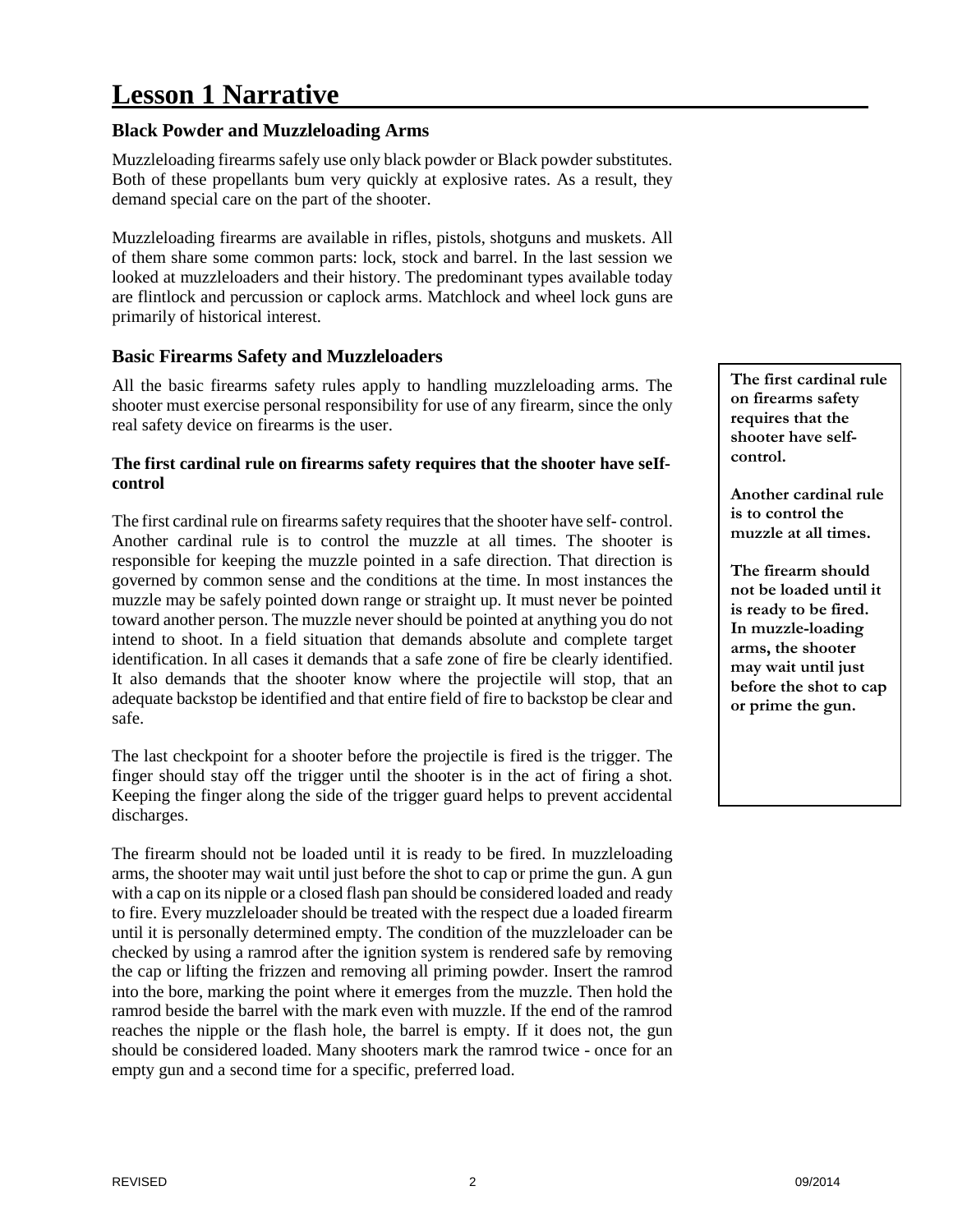Personal protective gear is vitally important to muzzleloader shooters. Muzzleloading arms vent a portion of their gases through the nipple or flash hole. In addition, chips of flint, steel filings or bits of the percussion cap may be ejected during firing. The eyes are exposed to all these potential dangers. Eye protection is absolutely essential to all persons on the firing line with muzzleloaders. In addition, flint1ock shooters should be given a wide safety zone on the lock side to avoid the gases and smoke from the flash hole. Ear protection is as important to muzzleloader shooters as it is to shooters using fixed ammunition.

**Eye protection is absolutely essential to all persons on the firing line with muzzleloaders.**

**Loading should NEVER take place from a stock container.**

**Smoking should never be permitted around gun powder, especially with black powder. Powder containers should be located so shooters will not be firing over them. A spark from a muzzle is just as dangerous. Shooters should also be careful to use only nonsparking tools and equipment around black powder.**

**A shooter should NEVER attempt to clear any obstruction, including a lodged ball, by firing.**

# **More Safety Considerations for Muzzleloaders**

A number of additional safety concerns are associated with loading a muzzleloader. Powder and percussion caps must be properly stored and handled carefully. Since the shooter is loading from the muzzle, care is essential. The shooter should minimize the exposure of their hands, face and body during the loading process. The muzzle must be pointed away from the body. The ramrod must be handled with the minimum exposure of the hands necessary. Finally, the shooter should NEVER blow down the barrel to make sure the barrel is clear. This is extremely hazardous and places a vital part of the body directly over the muzzle. NEVER point a gun at something you do not intend to shoot.

Since black powder burns explosively, the amount of powder exposed should be minimized. A powder measure separate from the flask or horn should be used to transfer powder from the stock container to the firearm. Loading should NEVER take place from a stock container. It is equivalent to holding a bomb. To reduce the potential for an accident, seal or cover the stock container before pouring the powder into the barrel.

Sources of sparks should also be minimized. Smoking should never be permitted around gunpowder, especially with black powder. Powder containers should be located so shooters will not be firing over them. A spark from a muzzle is just as dangerous. Shooters should also be careful to use only non-sparking tools and equipment around black powder. Tools may be made of brass, copper, horn, wood or similar materials. Finally the shooter should make sure there are no lingering sparks in the barrel from the previous shot. Swabbing the barrel between shots with a moistened patch reduces fouling, eases loading and snuffs out any sparks that remain.

The projectile must be firmly seated on the powder. If not, it forms a barrel obstruction and poses a danger to the shooter and bystanders. Seating problems may be avoided by frequent cleanings. A clean barrel loads more easily than a fouled one and reduces the potential for a stuck load. A shooter should NEVER attempt to clear any obstruction, including a lodged ball, by firing. Either seat the bullet completely or remove the stuck projectile properly. Marking the ramrod provides a ready check on seating. Bullets should be seated firmly, but they should not be pounded into place.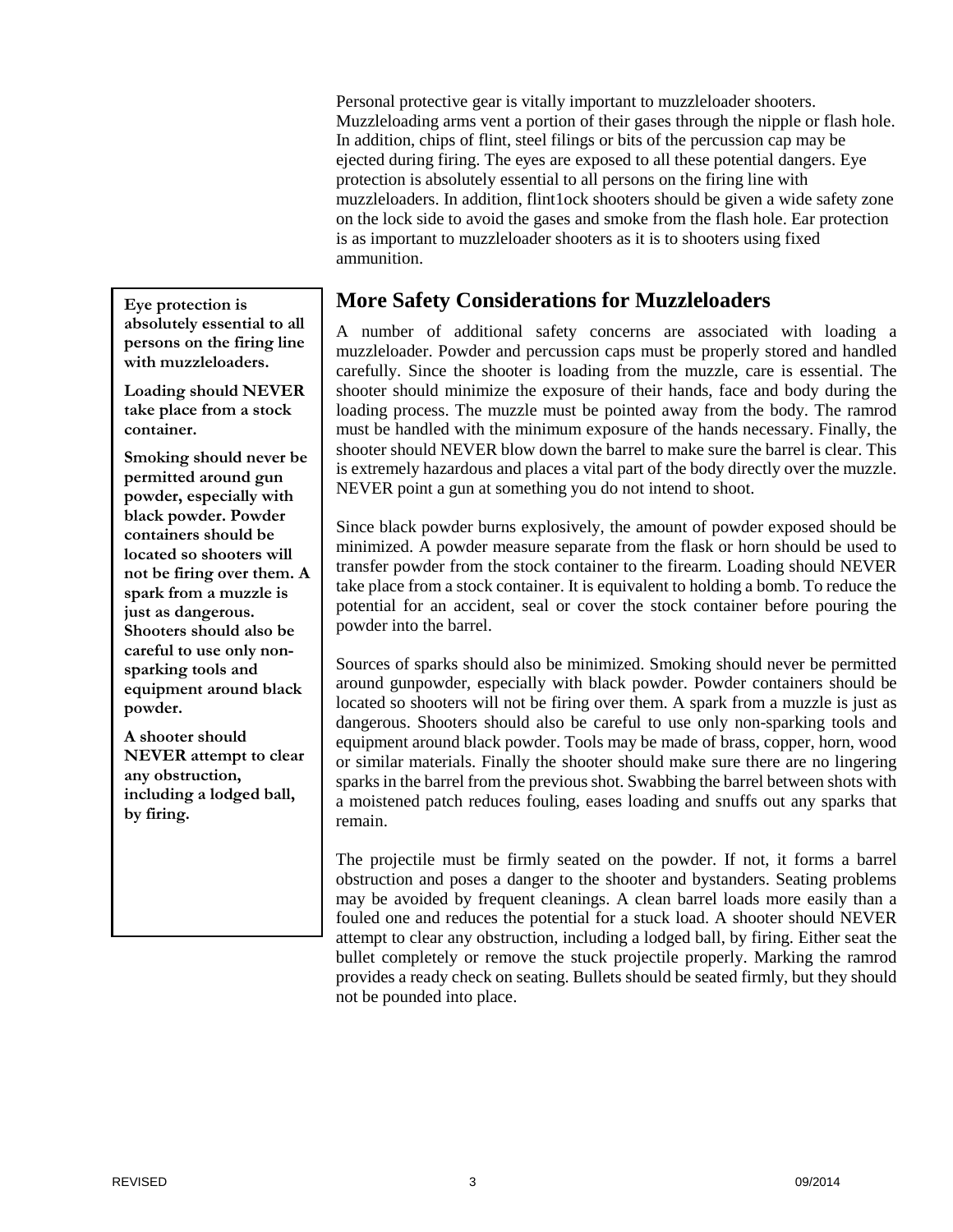# **Safeties and Making Muzz1eloaders Safe**

Muzzleloaders do not have safeties in the same sense as breech-loading arms. Most muzzleloading arms have a half-cock feature that holds the hammer or cock off the nipple or frizzen. Most muzzleloaders can have the hammer fall front that position under severe enough circumstances, like dropping the firearm from a tree. The device is merely an aid to otherwise sound firearms handling.

Unlike breech-loading firearms, muzzleloaders cannot be easily opened and cleared. The easiest and preferred way of emptying a muzzleloader is to fire it in a safe place. In competitive events, the range officer will give the command to "dump it in the hill." Shooters fire their loads into the backstop without aiming at targets.

If shooting is not possible or the arm will not fire, a more involved process is necessary. Using a  $CO<sub>2</sub>$  discharger is a preferred and safer method. If a  $CO<sub>2</sub>$ discharger is not an option then the powder charge must be deactivated, and the bullet must be pulled. To deactivate the powder charge, remove the nipple from the breech and remove the barrel from the stock. Soak the breech end of the barrel in a bucket of water for at least one hour. Using a work rod and a ball, screw the ball puller into the ball or bullet and pull the ball. Then thoroughly scrub the bore to remove all powder residues, just as you would when cleaning the muzzleloader.

Field shooters may need to make their muzzleloaders safe temporarily in many types of situations. In percussion guns that can be accomplished by removing the percussion cap from the nipple carefully. Avoid using sharp objects or those that might strike sparks. Once the cap has been removed, place a small scrap of leather over the nipple and gently lower the hammer onto the leather. Do not dry fire a percussion gun! The impact of the hammer on the nipple will damage the nipple severely.

Flintlocks can also be made safe temporarily. Lift the frizzen, exposing the priming powder in the flash pan. Remove all the powder carefully by blowing or wiping it away. Cover the frizzen with a leather sleeve or glove to protect the steel surface. Insert a pipe cleaner into the flash hole, and lower the cock to the fired position with the frizzen still raised. Remember, an unprimed or uncapped muzzleloader is still loaded and could fire under the right conditions! Keep them pointed in a safe direction.

# **Handling Black Powder Safely**

Black powder must be stored properly for safety purposes. Use the original containers for storage. That avoids all confusion because the powder is stored in labeled and properly identified containers. It increases safety because the containers are designed for storing powder. Glass or plastic should not be used. Glass may break, the solvents in the plastic may react with the powder and both materials may build up static electricity.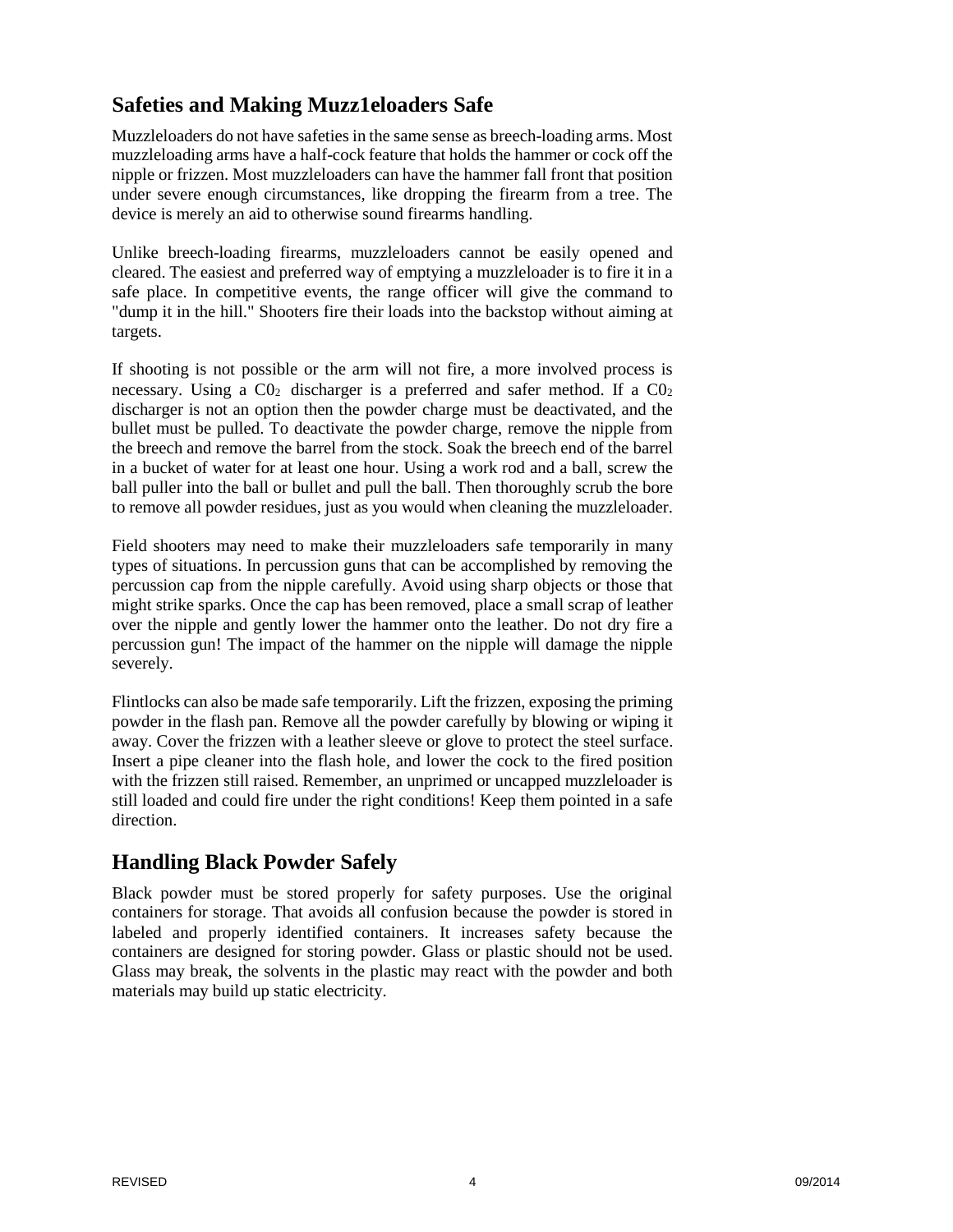Powder should be stored in a cool, dry place. It is heat sensitive and hygroscopic, meaning that it draws moisture from the air. Wet powder can become deactivated, causing all sorts of difficulties for the shooter. The storage area should also be free of solvents and oil, which can react with the powder and deactivate it.

The storage area should be free from flame and sparks. It should not contain percussion caps, primers or other types of powder. It should not have motors present, since they produce sparks during operation.

Since black powder is hygroscopic and explosive, only the amount needed for a day afield or on the range should be carried at any given time. It can be carried safely in sealed, waterproof containers made of non-sparking materials. Powder horns are traditional devices for carrying powder, but powder pouches of leather or flasks made of brass or copper also are in common use. Some shooters prefer to carry pre-measured powder charges in small vials or specimen tubes.

Powder should always be measured carefully. Shooters may use a hollow piece of antler or horn, an empty cartridge case or an adjustable measure to dispense powder. Measures attached to powder containers should not be used. Powder should never be poured directly from the container into the barrel. The shooter should work up appropriate loads, following the manufacturer's recommendations. Be sure to use the proper granulation. Each step should be double-checked to be sure proper procedures have been followed. Shooters should develop a safe, habitual loading routine with complete attention to detail, caution and care. The muzzle should be pointed in a safe direction throughout the loading process.

# **Developing a Safe Loading Procedure**

**One of the keys to safe loading is the attitude of the shooter.** Loading the muzzleloader should be taken seriously because mistakes can be dangerous or even fatal. The shooter must be alert and attentive, giving the procedure undivided attention.

**The first step in loading a muzzleloader is to verify its condition**, making sure it is empty. The hammer should be raised to the half-cock position with the flash pan empty or the nipple without a cap. Then the barrel should be checked with the ramrod to see if it is empty. The shooter may measure the ramrod against the barrel or use a mark ramrod. The barrel should be clean, and new barrels should be carefully cleaned before they are fired for the first time.

**The next step is to swab the barrel with a patch** moistened with alcohol or black powder solvent. This patch eliminates oil, moisture and powder residues. It also snuffs out any lingering sparks from a previous shot. This swabbing process also eases the passage of the next ball or bullet by cleaning the bore.

**Since black powder is hygroscopic and explosive, only the amount needed for a day afield or' on the range should be carried at any given time.**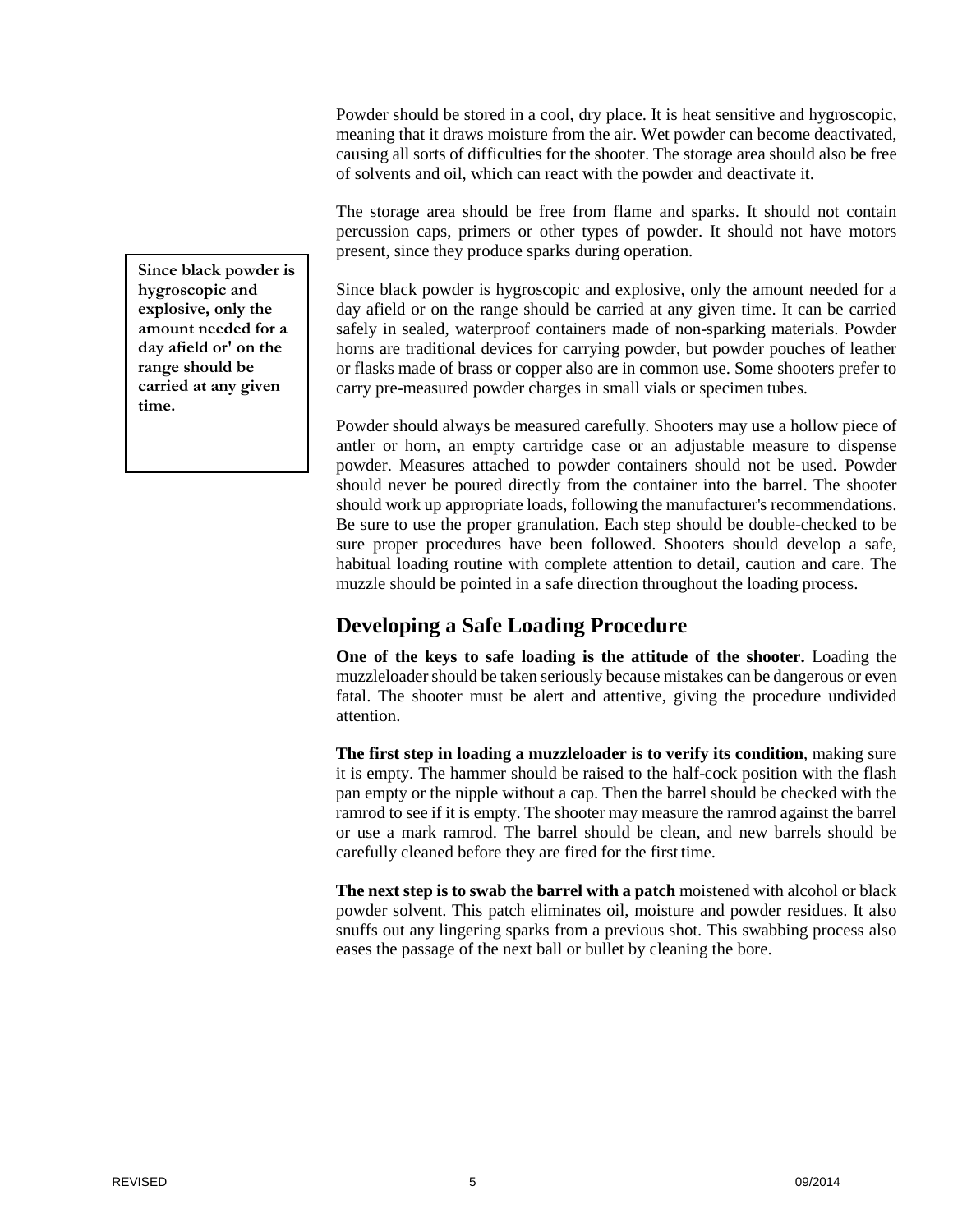Wise shooters now clear the nipple or flash hole by firing once down range. Caplock firearms may be cleared by firing several caps. The muzzle must be pointed in a safe direction, away from people and powder. It should be held close to a light object, such as a leaf or blade of grass, to detect the passage of gas from the barrel. Movement of the object indicates that the barrel is clear and the nipple is clear. If debris from the caps fills the nipple, it must be removed with a nipple pick. Flintlock shooters must clean the frizzen, pan and flint with alcohol and dry thoroughly. The flash hole can be cleared with a pipe cleaner or pick.

Next, the powder charge is measured carefully. The horn or flask is sealed before the powder is poured into the muzzle. Keeping the face, hands and body clear of the muzzle the shooter dumps the powder into the muzzle. Striking the side of the barrel with the flat of the hand settles the powder. The shooter must be careful not to double charge or excessively charge the gun with powder, making sure the charge is within the manufacturer's recommended listings.

If a patched ball is being used, the shooter centers a cotton or linen patch of the proper size and thickness over the muzzle. The patch forms the seal between the bore and the ball, so it must match the bore and the ball diameter closely. Avoid synthetic patches or plastic sabots. The rifle manufacturer's warranty may be voided because these materials can leave fouling that is very difficult to remove.

The patch should be lubricated. Several types of lubricants may be used effectively. Bullet lube, special patch lubes, vegetable shortening or even saliva can be used to lubricate the patch. The "spit patch" is handy all the time, but it often gives more erratic performance. In hunting situations the spit patch can dry out, losing its lubricating and sealing capacity.

The next step is to start the ball into the bore. The ball is centered in the bore with the sprue (the flat part where the mold cuts the lead off) facing up. The short starter is then used to push the bullet into the muzzle slightly. At that point, excess patching material may be cut off with a patch knife. Then the ball is pushed a short distance down the bore with the long starter. Finally, it is seated completely on the powder with the ramrod.

The ramrod should be grasped only about 15 to 20 centimeters (6 to 8 inches) above the bore. That prevents breaking the ramrod and risking injury from broken parts of the ramrod. Push the ball down the bore with a series of short strokes, seating it firmly on the powder. Do not pound on the ball. That deforms it and risks poor down-range performance. Check the bullet seating depth with the marked ramrod and be sure to leave no air spaces! Any gap makes the bullet behave as a bore obstruction with potentially hazardous results.

Bullets do not require a patch. The lubricated bullet is pressed into the muzzle and pushed down onto the powder with the ramrod. The same precautions apply to bullets and patched balls.

Once the bullet or ball is seated, replace the ramrod in thimbles. In a flintlock, prime the pan with a small amount of FFFFg powder. (Fill pan about  $\frac{1}{3}$  full). More is not better, and the flash hole should not be covered with powder. Covering the flash hole slows ignition and makes it less dependable. Close the frizzen, and the flinter is ready to cock and fire. Percussion firearms need a cap seated on the nipple to prepare them for firing.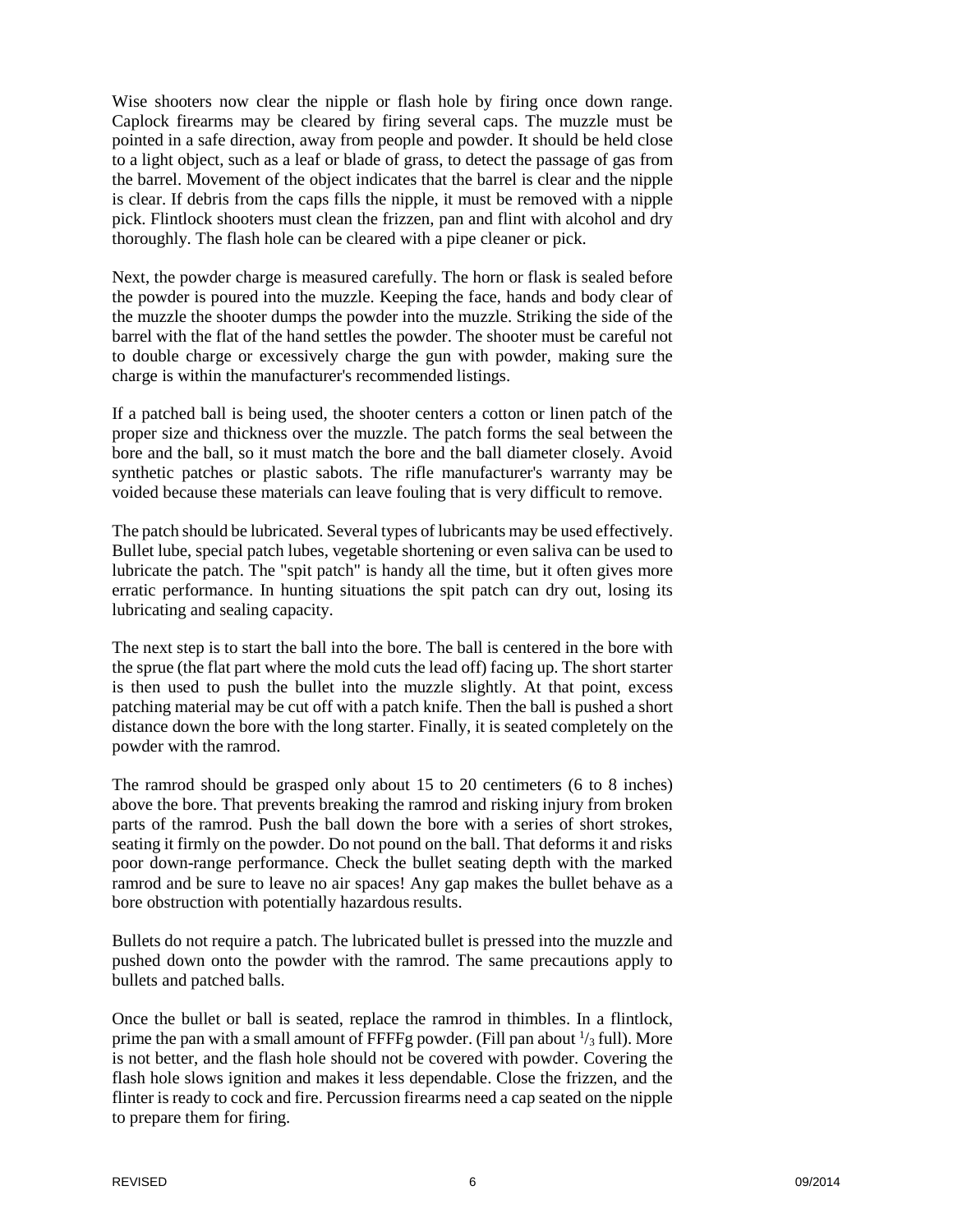#### **Firing the First Shot**

Now let's move the first relay of shooters to the firing line. We will load the muzzleloaders and fire one shot on command. If you need help, the range assistant at your station will help you with loading. Check to make sure your rifle is safe. Now swab the bore with a patch soaked in alcohol. Clear the nipple by firing several caps or clear the flash hole and clean the frizzen and flint with alcohol. Carefully measure a powder charge and close the container. Dump the powder down the barrel, keeping the muzzle clear of your face, hands and body. Strike the side of the breech a couple of times to settle the powder. Place a lubricated patch over the muzzle (keeping it away from your body and slightly down range). Center a ball in the muzzle with the sprue pointing upward. Use the short stem on the starter to start the bullet into the bore. Press it further down the bore with the longer extension on the starter. Properly using the ramrod, push the ball down onto the powder firmly. Check the seating depth with the marks on the ramrod. Now move from the loading area to the firing line. Cap the nipple or prime the pan and fire when command is given. When command is given, then move ahead of loading bench to the firing line.

#### **Summary**

In this session we concentrated on using black powder and muzzleloading arms safely. We considered safe procedures of handling and storing black powder. We discussed the fundamentals of safe muzzleloading and safe firearms handling and noted the special considerations needed when a firearm is loaded from the muzzle. We developed a procedure for safely loading a muzzle loader and stressed that muzzleloading takes complete concentration. Finally, we loaded and fired a muzzleloader. Next time we will do more live firing with a rifle and learn how to clean muzzleloading firearms.

#### **Summary Activities**

- 1. Have shooters outline proper storage procedure for black powder.
- 2. Have shooters outline and discuss shooting safety with specific reference to muzzleloaders.
- 3. Have shooters develop a safe loading routine and discuss the reasons for using each step.
- 4. After having every shooter fire the muzzleloaders, ask them to describe the process and discuss their feelings about them.

# **Exhibit and Sharing Ideas**

- 1. Develop a checklist or poster series on safe handling and storage of percussion caps and black powder.
- 2. Demonstrate proper handling of muzzleloading firearms and discuss the importance of each element in the process.
- 3. Demonstrate proper loading sequence for muzzle loading rifles.
- 4. Share what you have learned with an interested adult.
- 5. Write what you learned in your shooting journal. Exhibit the journal in an appropriate event or activity.
- 6. Experiment with different loads in a muzzleloader. Report your findings in an appropriate setting.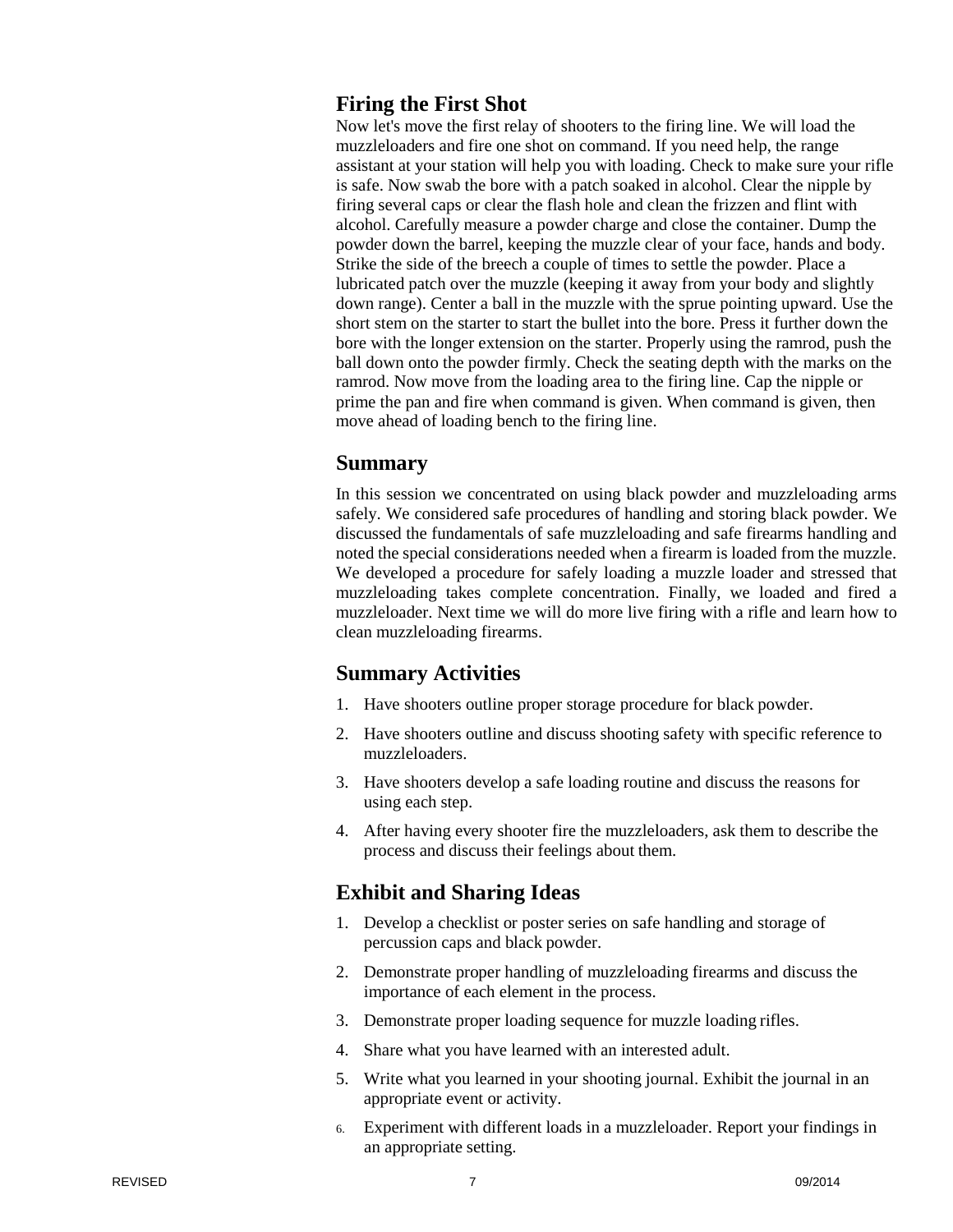# **Lesson 2 Narrative**

# **Muzzleloading Safety**

Black powder is a low-yield explosive. It must be stored and handled carefully to avoid hazards to the shooter and bystanders. Like other types of firearms, muzzleloaders must be handled in accordance with the cardinal rules of firearms safety shooters must exercise self-control and personal responsibility at all times. They must keep the muzzle pointed in a safe direction. Their fingers must stay off the trigger until ready to shoot, and they must load, cap or prime only when about to shoot.

Muzzleloading firearms share with other types of firearms the need for clear target Identification, an adequate backstop, clear zones of fire and other features of down-range safety. The unique character of muzzleloading arms adds some additional safety considerations. Like other arms, they must be checked to verify their condition. Unlike breech-loading arms, muzzleloaders must be checked from the muzzle. They must have the cap or priming powder removed before checking them. The bore can be checked with a marked ramrod or by comparing the length of the ramrod inside the bore with its position outside the barrel.

Loading and firing requires a safe procedure with safe loads. Powder container must be closed after filling powder measure during loading. The possibility of an injury to the shooter exists should an accidental discharge occur.

# **Shooting Muzzleloading Rifles**

Shooting procedures and range management for muzzleloading rifles differ in a few ways from cartridge arms. The shooting stations are farther apart, particularly when flintlocks are being used. Some of the gases vented during firing are ejected to the lock side of the firearm, posing a potential hazard to other shooters. Adequate space between shooting stations avoids problems from those gases or foreign materials carried by them.

Muzzleloaders also require more space for loading. A loading stand or table promotes safety, helping the shooter keep the muzzle pointed in a safe direction. If a loading area behind the firing line is used, the assistant at each firing point must reinforce proper muzzle control during the entire loading and firing process.

We will be using the same range management and shooting procedures used in pistol and rifle shooting with a couple of significant additions. [See *Fact Sheet* 17: *Pistol and Rifle Shooting Procedures* for more detail and include that orientation in this section.] The "load" command will be expanded when shooting by commands. Shooters will "swab the bore" with alcohol on that command, then clear *the* nipple or flash hole. The next command will be to "measure

**Some of the gases vented during firing are ejected to the lock side of the firearm posing a potential hazard to other shooters. Adequate space between shooting stations avoids problems from those gases or foreign materials carried by them.**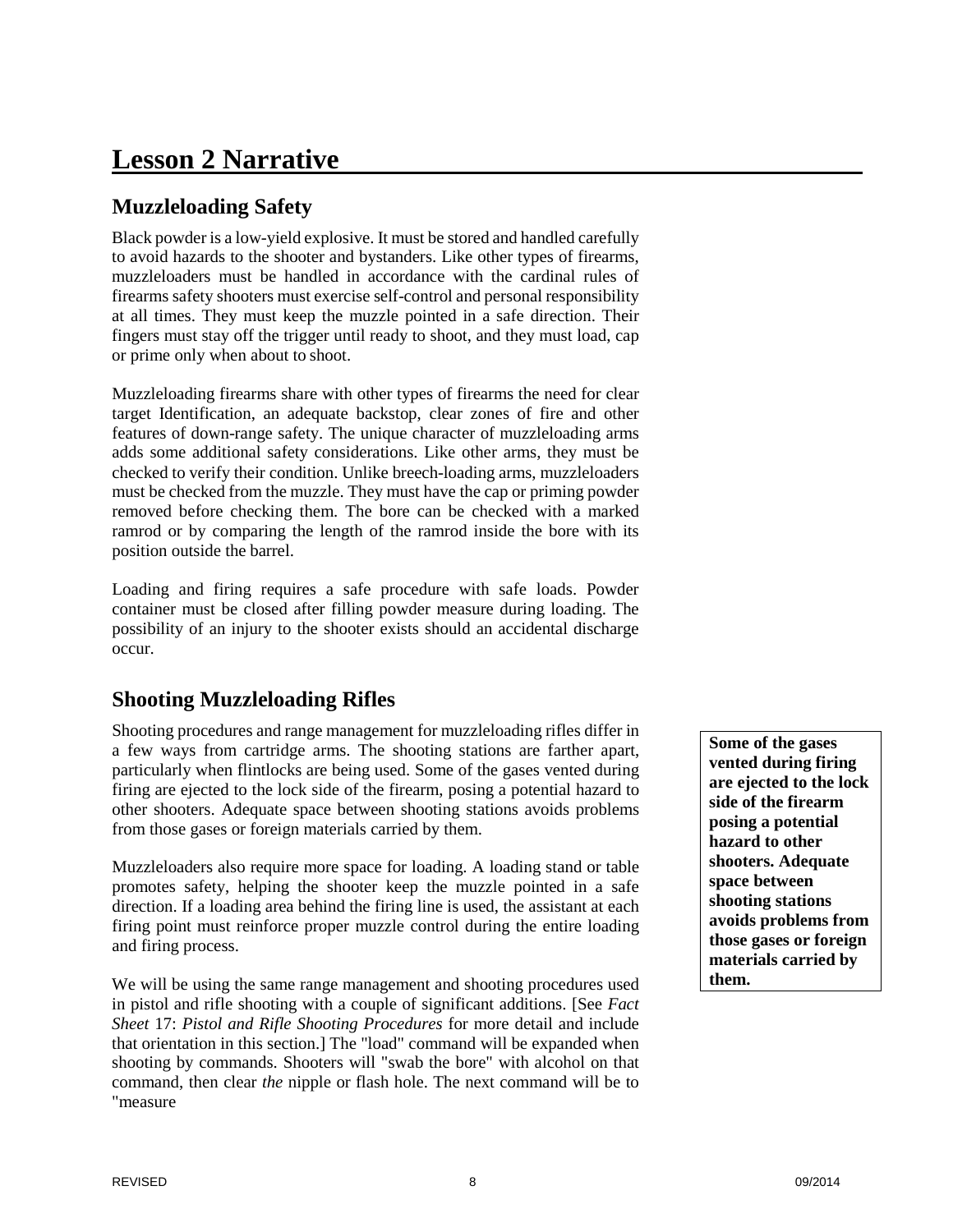your powder charge." On that command shooters will measure the powder charge, seal the stock container and pour the powder into the barrel. "Seat a ball on the powder" directs the shooter to start a patched ball, seat it on the powder charge, check for proper seating depth and replace the ramrod in the thimbles.

A loading bench behind the firing line is mandatory. The shooter will then be instructed to "move to the firing line." They should hold the muzzle straight up while turning and stepping to the firing line. The command to "prime" or "cap your rifle" is the last loading step. It should be completed after the rifle has been pointed down range. The other major change from the standard range commands is that "make your rifle safe" may be proceeded by "dump it in the hill," meaning that the shooter should fire any charge left in the rifle into the backstop but not at the target.

Once shooters have demonstrated their ability to follow proper loading and range procedures, a coach-pupil teaching technique will be used. A range assistant should be on the firing line at each station throughout the firing session to be sure that the shooters are following proper procedures.

*Instructor's note:* Instruction in position shooting, if it is conducted here, should follow the same format as the instruction in the rifle section of this manual.

# **Handling Misfires and Hang-fires**

Muzzleloader shooters encounter ignition problems more frequently than shooters using cartridge arms. The way these situations are handled determines whether they are an inconvenience or a potential hazard. Misfires occur when the main charge fails to fire. They may or may not involve detonation of the cap or a "flash in the pan."

A hang-fire is a delayed ignition of the main charge. Sometimes hang-fires can be heard sizzling or hissing before the main charge fire. Sometimes they give no evidence of their presence until the firearm goes off. Extreme caution is essential when the rifle does not fire immediately.

Many causes of hang-fires or misfires can be identified. The nipple or flash hole may be obstructed. Even covering the flash hole with priming powder invites a slow ignition or hang-fire. The firearm may have been loaded improperly, for example loading without a powder charge. The powder, either the main charge or the priming powder, may have gotten wet, deactivating it. Water or oil may be filling the flash hole of nipple. The percussion cap may have gotten wet or oily, preventing it from detonating. The frizzen may be oily, wet or worn so the metal dents without producing a shower of sparks. Poor sparks can also be the result of a flint that is dirty, wet, oily or dull.

Several safety precautions must be taken with all misfire or hang-fire situations. Regardless of whether or not the cap detonated or the priming powder flashed, the firearm should remain pointed down

Extreme caution is essential when the rifle does not fire immediately.

Regardless of whether or not the cap detonated or the priming powder flashed, the firearm should remain pointed down range for at least two minutes. During the wait, the shooter should be prepared for the arm to fire at any time.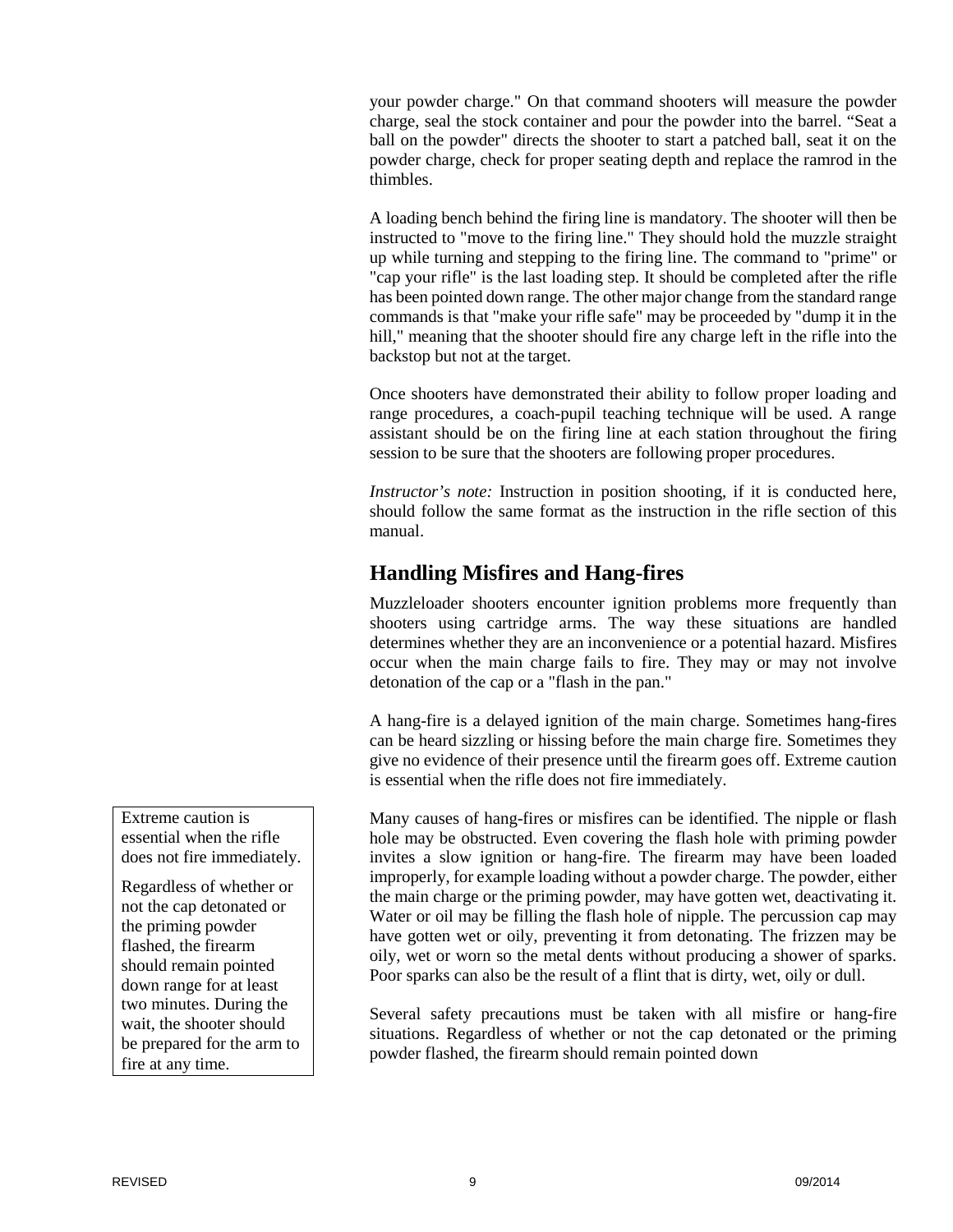range for at least two minutes. During the wait, the shooter should be prepared for the arm to fire at any time. The muzzle must *always* be pointed in a safe direction and the firearm must be made safe by removing the cap or clearing the flash pan and padding the nipple or covering the frizzen. Even after these precautions, avoid unnecessary exposure to the muzzle. Follow a multi-step process with either a percussion arm or a flintlock. First return to the loading bench keeping the muzzle pointed in a safe direction. Lay the rifle on the bench with the muzzle ahead of the forward edge of the loading bench pointed down range.

With percussion guns, the first step is to inspect the cap and the nipple. Check the cap to be sure it had a priming compound inside and that it was struck by the hammer. Check the nipple to see if any part of the priming compound or other materials were obstructing the channel into the breech. If the cap fired, check the seating of the ball before proceeding. If the rifle is loaded, reseat the ball. Sometimes the pressure from the cap will move the ball slightly. Once that has been done, place a fresh cap on the nipple and attempt to fire once more. Use a CO2 discharger if the muzzleloader still fails to fire repeat the sequence. Then try working a small amount of dry powder into the nipple with a pick or remove the nipple, pick out a small amount of powder place a tiny amount of fresh powder in the breech and replace the nipple. Complete the safety check then attempt to fire once more. Proceed if one is not available. DEACTIVATE the charge before going any further.

Deactivate the powder by removing the nipple, removing the barrel from the stock and soaking the breech end of the barrel in water for at least an hour. After the powder has been thoroughly soaked. Use a ball puller to extract the ball and wash all powder from the barrel. After the barrel has been cleaned and dried, the rifle may be reloaded carefully and fired.

Flintlock arms have several other potential causes for misfires. The flint and frizzen should be examined, cleaned and dried. The flash pan and flash hole also must be clean and dry. Prime the arm with fresh powder and attempt to fire it once more.

If it still fails to fire, repeat those steps, then work a small amount of fresh powder through the flash hole with a pick and attempt to fire once more. If a loaded firearm still fails to fire, deactivate the powder, pull the ball and clean the rifle. When the rifle is assembled again, fire with an empty rifle to see if an adequate spark is produced. If not, sharpen or adjust the flint. Once the rifle is sparking properly, load and fire.

# **Cleaning Muzzleloading Firearms**

It is important to keep all firearms clean. With muzzleloading arms, the need is even greater. Cleaning clears the barrel of fouling, oils or preservatives. It eliminates potential obstructions to loading or firing safely. Cleaning also eliminates the corrosive residues from burned black powder. Black powder contains both sulfur and nitrogen compounds. The sulfur gives black powder

**The muzzle must**  *always* **be pointed in safe direction and the firearm must be made safe by removing the cap or clearing the flash pan and padding the nipple or covering the frizzen.**

**Complete the safety check. Then attempt to fire once more. If the rifle fails to fire, DEACTIVATE the charge before going any further.**

**Dischargers are not always available. Get samples from each manufacturer.**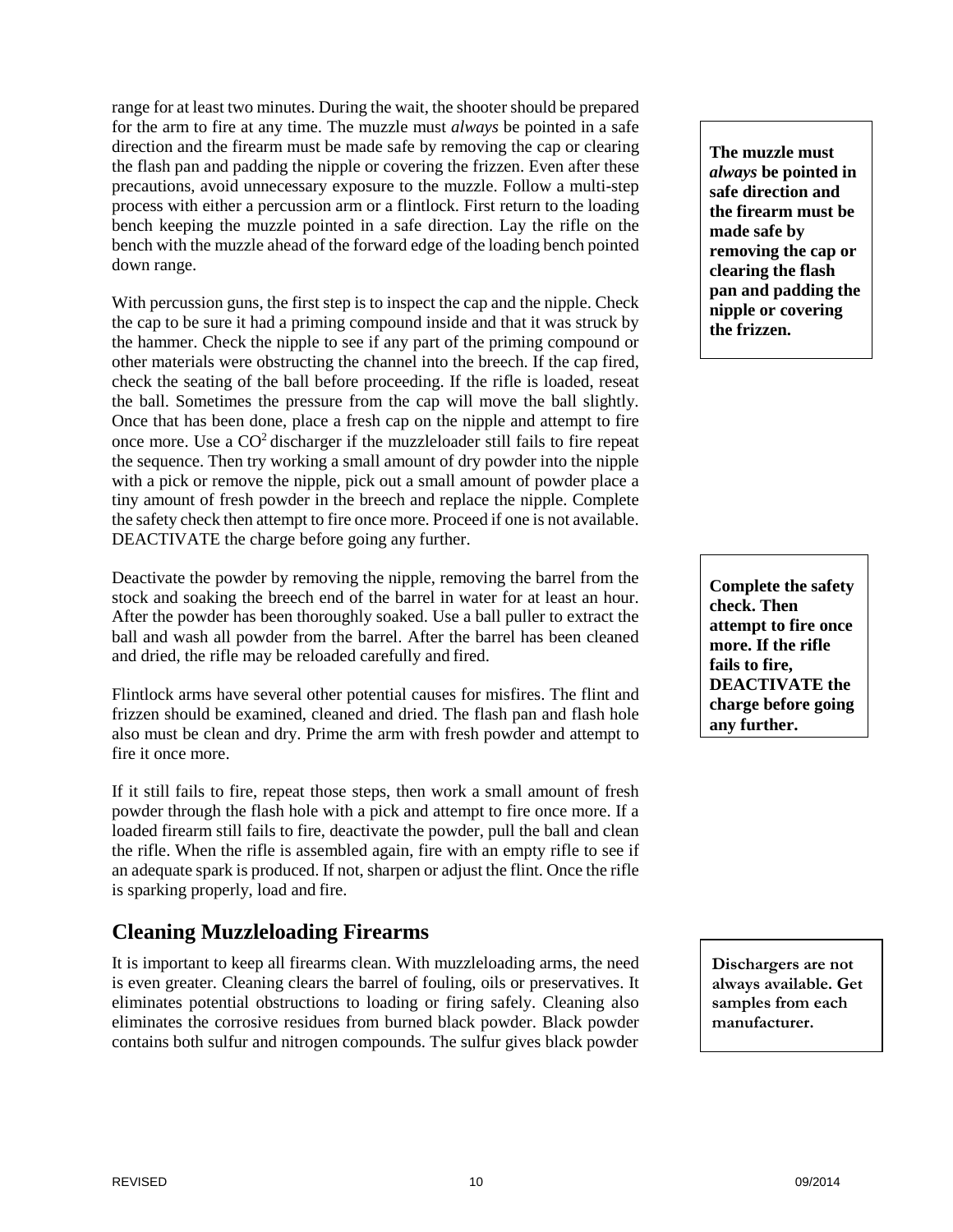smoke its distinctive odor. These compounds draw moisture from the air to form acids that can corrode or pit a rifle barrel in a short time. Some damage is only cosmetic. Serious damage can be unseen and it affects accuracy and safety of the firearm. Severely damaged arms are unsafe to shoot. Proper cleaning prolongs the life of the firearm. It helps preserve the accuracy and usefulness of the arm by keeping the bore in top condition and by maintaining the structural strength of the barrel and its attachments.

Muzzleloaders are partially disassembled for cleaning. Remove the barrel from the stock by pulling the barrel wedge and unhooking the barrel from the tang. Remove the nipple or the flash hole insert with a wedge pin tool, screwdriver or another appropriate tool. Immerse the breech end of the barrel in a bucket of soapy water (dish detergent also may be used). Place a cleaning patch on the cleaning jag attached to a work rod or the ramrod and swab the bore thoroughly. Pump the soapy solution through the bore until the water comes out clean. Scrub the nipple and the flash hole insert with a small brush to remove all fouling from the channels and the threads. Rinse thoroughly in clean, hot water and set aside to dry. Rinse the barrel, flushing the inside thoroughly with hot water. Run several dry patches through the barrel to dry the bore. If any fouling is evident, repeat the barrel cleaning process until the patches are clean. After the barrel is dry, swab it with a lightly oiled patch to prevent corrosion. Wipe the surface with a moisture protestant. Replace the nipple or flash role insert.

Remove the lock from the stock. Clean the lock thoroughly by scrubbing it with soapy water, rinsing it in hot, clean water and drying it completely. Lightly oil the moving parts and the surface of the metal to prevent corrosion. Avoid oiling the face of the frizzen or getting oil on the flint or the leather padding for the flint. Too much oil is worse than not enough, so use the gun oil sparingly. Clean any powder residues from the stock with a soft brush and cloth. Use water or oil on the stock only if a severe problem exists. Scratches may be treated with boiled linseed oil (thinned with turpentine or mineral spirits) or with a commercial stock finish. Do not soak the stock with gun oil. It tends to destroy the wood. After all these things are done, attach the lock and barrel to the stock.

Store the firearm in a secure, dry area with a stable temperature. Controlled access is essential to prevent unauthorized use. Storing the muzzleloader with the muzzle down allows any excess oil to drain out of the barrel. That can help prevent ignition problems and stock damage caused by oil seepage.

#### **Summary**

We reviewed the basics of black powder and muzzleloading safety. Muzzleloading shooting differs little from other forms of rifle shooting in range commands, procedures, safety precautions and shooting positions. We fired muzzleloaders and learned how to handle hang-fires and misfires. Finally, we learned proper cleaning and storage procedures for muzzleloading rifles. Next time we will explore the basics of shooting muzzleloading shotguns.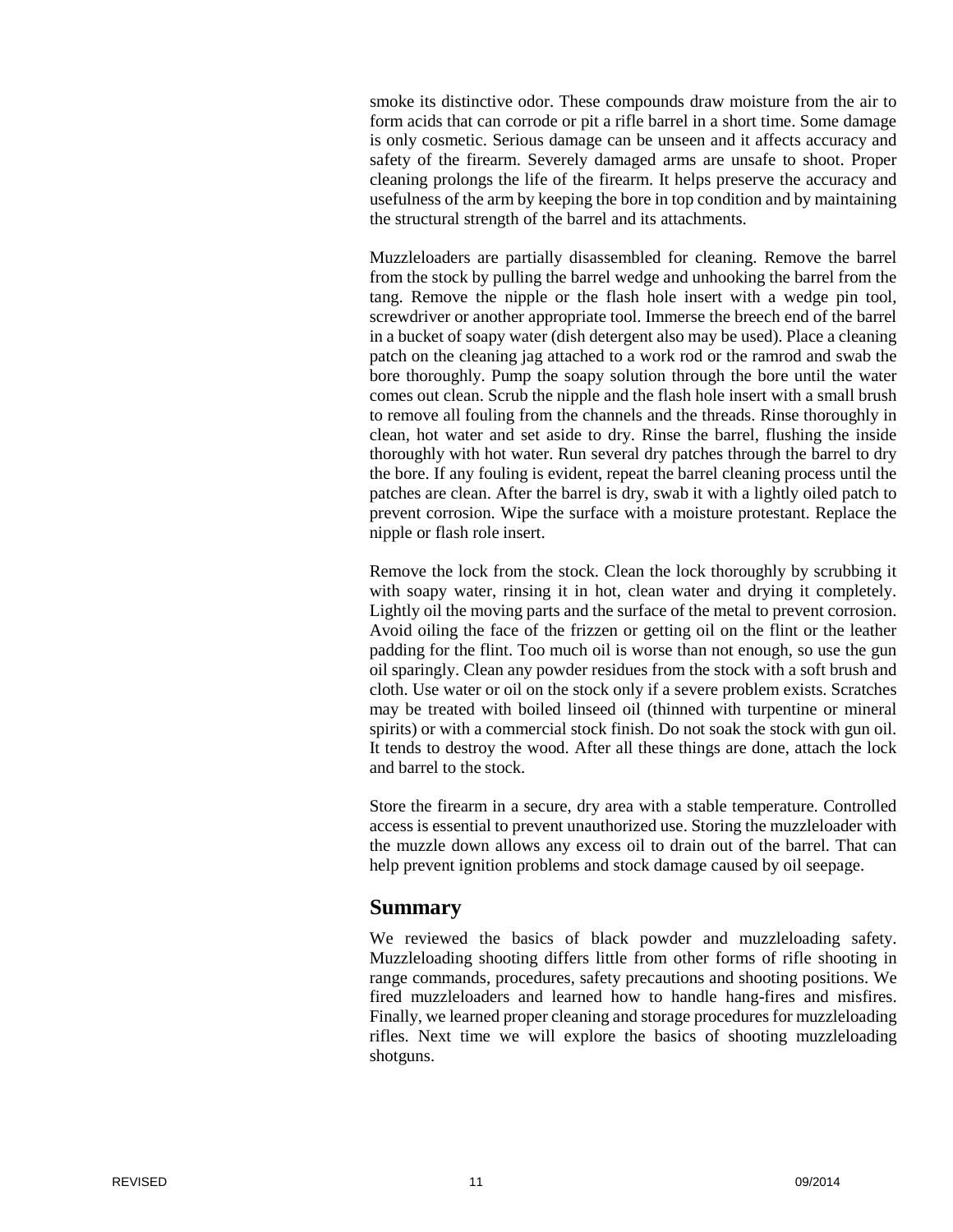# **Summary Activities**

- 1. Have every pair of shooters clean the rifle they used.
- 2. Have shooters practice acting as range officers and assistants without equipment.
- 3. Use the sequence of teaching steps found in the basic rifle shooting lessons to teach a series of lessons on position shooting with muzzleloaders.
- 4. Have a fun shoot with clay targets, balloons or similar objects.

# **Exhibit and Sharing Ideas**

- 1. Record what you learned today in your shooting journal and exhibit that journal in an appropriate event or activity.
- 2. Study the history of the muzzleloading rifle or a particular type of muzzleloading rifle and report on it to your group or another interested person.
- 3. Experiment with different loads in your rifle. Try to find the most accurate load. Record your results and exhibit them in tabular form.
- 4. Demonstrate proper cleaning procedures for a muzzleloading rifle to an appropriate audience.
- 5. Outline muzzle loading range safety in a series of signs or posters and display them in an appropriate area at your host club or range.
- 6. Participate in a muzzle loading hunt or re-enactment of your choice. Record the event in your journal and exhibit it at an appropriate event or give an illustrated talk about it.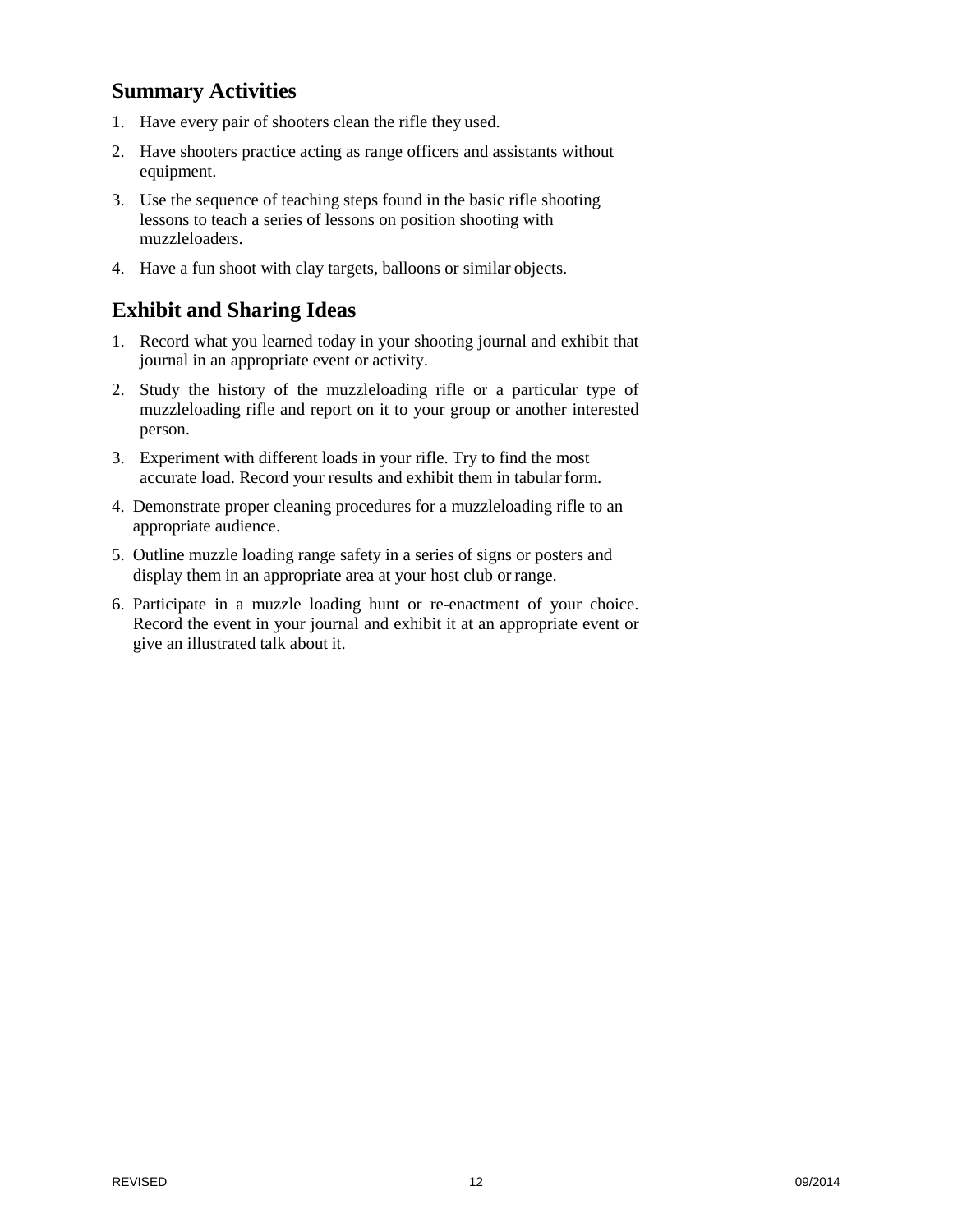# **Lesson 3 Narrative**

# **History of Black Powder and Muzzleloading Arms**

The history of muzzleloaders goes back to ancient China and the discovery of black powder. The mixture of sulfur, charcoal and saltpeter was used in fireworks for some time. The first written account of black powder was published in England in 1242 AP Roger Bacon. Within a few years a German monk, Berthold Schwartz, developed black powder for use as an explosive and a propellant for firearms. He is also thought to have developed the first European firearm early in the 14th century. Most 14th century firearms were hand cannons and larger artillery pieces. By 1346 cannons were used on the battlefield, but the longbow was still the basic war weapon.

The first black powder arms were fired by inserting a glowing wire into a touch hole. Next came a trigger-operated system that lowered a burning fuse or "slow match" into a priming pan charged with a small amount of fine powder. These matchlock arms, like the blunderbuss arms associated with the Pilgrims, were demanding. The hunter or soldier needed a source of flame, relatively calm wind conditions, dry weather and a still target. Matchlock arms were not very practical as either hunting or military arms but they were the dominant arms from early in the 15th century to the middle of the 17th century.

Two designs that used steel sparks for ignition followed the matchlock. The wheel lock was a complicate and expensive design, which operated on the same principle as modem lighters. It was made by a clockmaker. It was complicated to make and had many small parts. It was a practical sporting arm, but the cost placed it out of reach of most people. A spring was wound and held in place by a sear.

When the trigger was pulled, the spring rotated a serrated steel wheel against a piece of iron pyrite creating a shower of sparks. The sparks ignited a priming charge of black powder that fired the main charge. Wheel locks had quicker ignition and were more reliable than matchlocks. The iron forge was used to make gun metal and metal forms for tools.

Flintlock arms had replaced most other types by the middle of the  $17<sup>th</sup>$  century. Rather than using the complex clock works of the wheel lock, the flintlock used a spring to strike a flint against a hardened steel frizzen. The steel sparks were deflected into a priming pan, igniting a priming charge that ignited the main charge. Flintlocks were the standard for the next 150 years, and they continued to be widely used for 50 years after the introduction of the caplock.

The caplock was invented around 1820. An explosive mixture of fulminate of mercury enclosed in a copper *cup* provided the spark to ignite the main powder charge. The lock mechanism itself changed very little from the flintlock to the caplock. The cock became a hammer, often with a cupped head to control the direction of any copper fragments. Upon firing copper

Fact Sheet

Mechanical ignition system operate together to form matchlock flame-wick.





First Industry Grafton, N.H.

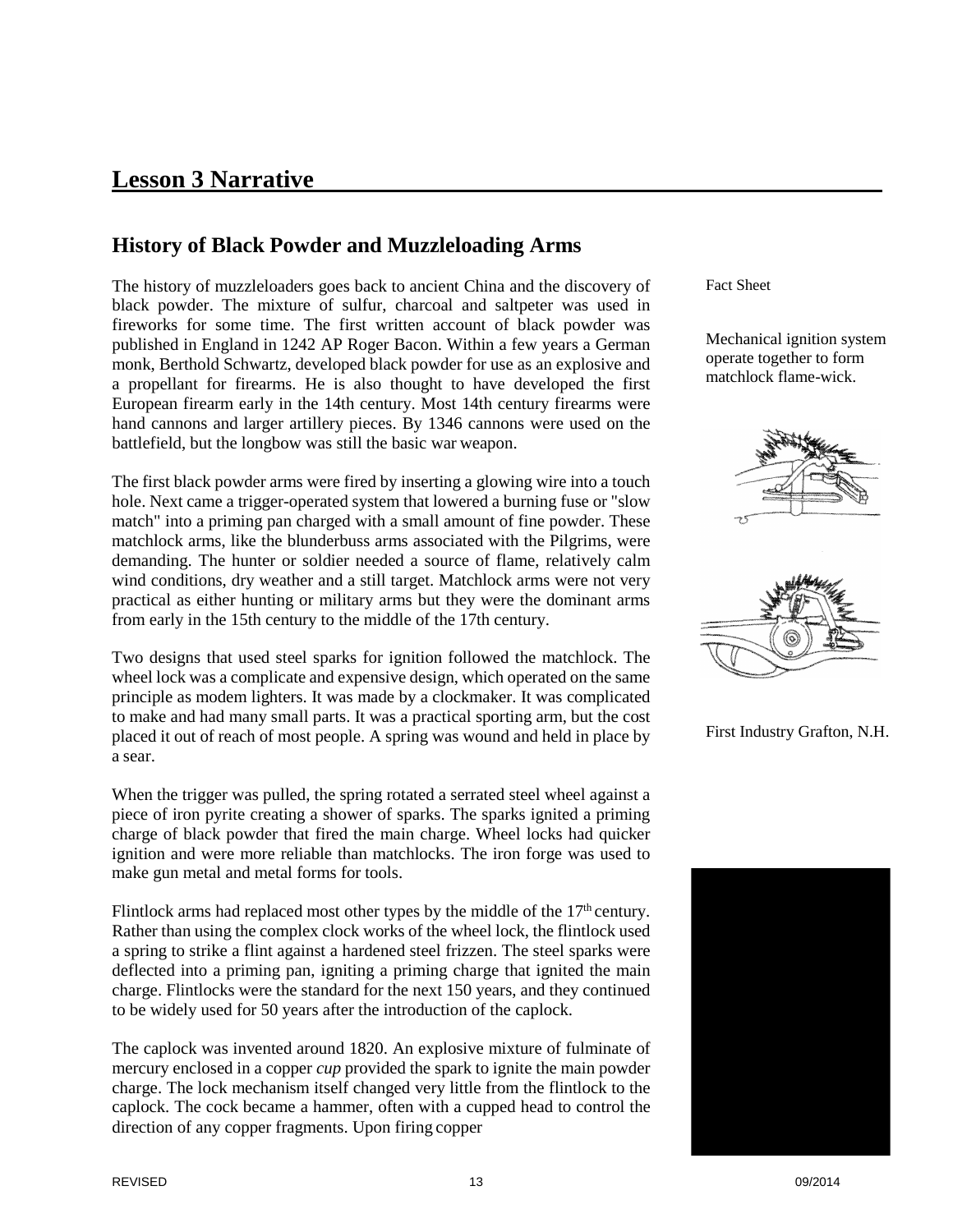cap may rupture and fragments may escape. The priming pan and frizzen were replaced with a nipple to hold the cap, and the cap took the place of the priming charge. Caplock or percussion arms were more weather resistant than flintlock arms, increasing their reliability. The age of percussion arms was relatively brief, because breech-loading arms with fixed ammunition followed rather quickly.

# **Black Powder and Black Powder Substitutes**

Black powder and its substitutes are the only types of powder that should be used in muzzleloading firearms. Some examples of substitutes include Pyrodex and "777". Smokeless powders should NEVER be used. Smokeless powders generate pressures that are much too high for the open systems found in muzzleloading arms and their use may have catastrophic results.

Black powder is a low-yield explosive. That does not mean that it can be taken lightly or abused. It is quite powerful, but produces pressures that re tolerable in firearms with an opening at the breech. Improper procedures in loading black powder can result in serious pressure problems that could cause damage to the firearm and/or the shooter or bystanders.

Black powder is black in color, but it is the composition of the powder rather than its' color that make it black powder. Most propellant powders are black or gray in color. The label should state both the type and granulation of the powder. DO NOT USE any smokeless powder in a muzzleloader even if the powder color is black.

Black powder has changed little in composition since its discovery. It is still a mixture of sulfur, charcoal and potassium nitrate (saltpeter). The mixture is ground into particles that are graded by granule size. Although all black powders bum explosively fast, the size of the granules control the burning rate and the use of the powder. Industry standards govern the size granules in each grade of powder. The coarsest sporting powder is Fg, or single Fg. It is used in shotguns 10 gauge or larger. Double Fg or FFg powder is finer. It is used in 12 gauge or smaller shotguns and rifles .50 caliber or larger. Triple F or FFFg powder is used in pistols and rifles under .50 caliber. It is finer and faster burning than FFg. It can be used as pan powder in flintlocks if necessary. FFFFg or four Fg is very fine powder. It is never used as a main charge because it might produce dangerous results. It is primarily used as priming or pan powder for flintlock arms.

Black powder is relatively unstable. It is sensitive to heat and pressure as well as sparks or flame of any kind. It is also hygroscopic – it absorbs moisture from the air. Wet powder does not ignite properly. Proper storage is essential for safety and containers must be closed between shots while on shooting range.

Pyrodex, a modern powder designed for use in muzzleloading arms, is manufactured by the Hodgdon Powder Company. Pyrodex is harder to ignite than black powder, so its use should be restricted to percussion arms. Pyrodex produces results similar to an equal volume of

**Smokeless powders should NEVER be used. Excessive amounts of black powder can turn the firearm into a bomb, so follow manufacturer's recommendations on powder charges precisely.**

**FFFFg or four FG is very fine powder. It is never used as a main charge because it might produce dangerous results.**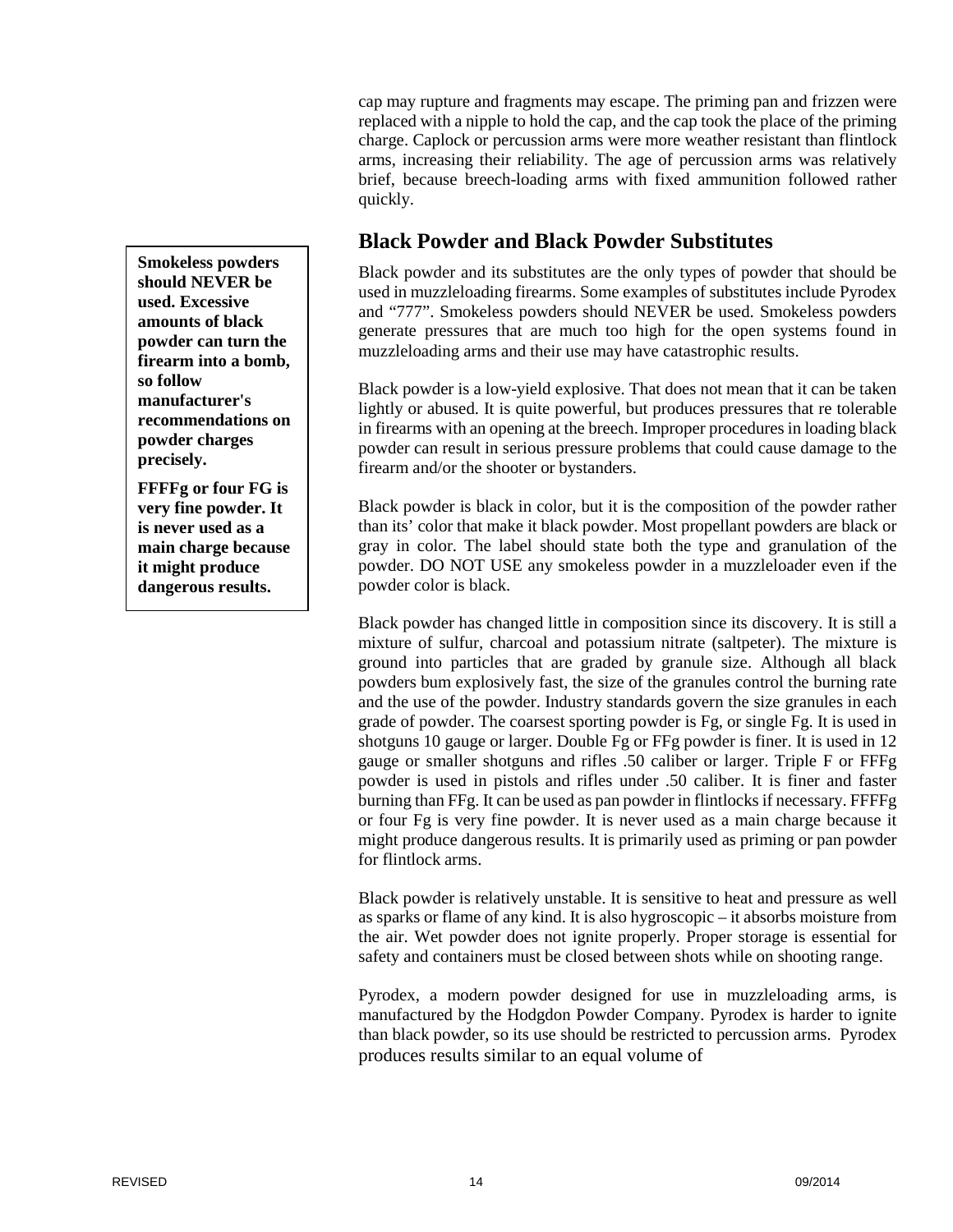black powder, so the same powder measure may be used for both types of propellant

# **Percussion Caps**

Percussion caps are open cups of copper or gilding metal containing a small amount of pressure sensitive explosive. Several compounds may be used to provide the spark, but all of them are explosive. They are sensitive to both pressure and heat, and they are all damaged by exposure to water or oil. Percussion cap sizes are not standardized among manufacturers, but usually rifles use size 10 or 11 caps. The cap should fit snugly on the nipple. Musket caps are all the same size. Some new muzzleloading rifles use a musket cap for ignition. **Always** check the rifle to determine the type of cap to be used. Since the caps are exposed to the pressure of their own firing plus that of the main charge going off, the lightly constructed metal cup may come apart during firing. The potential for flying cap fragments and the blow-back of gases from the nipple or flash hole increase the need for adequate eye protection when shooting muzzleloading firearms.

# **Muzzleloading Arms**

People often use "lock, stock and barrel" to describe the entire thing. That phrase originated from muzzleloading firearms. The lock contains the mechanical parts of the firearm. It's attached to a lock plate bolted to the stock of the firearm.

The lock consists of the hammer or cock, several springs, a tumbler and sear, and a bridle to hold the other parts in place. The hammer is driven by the main spring. The sear is contro11ed by the trigger and a sear spring. Flintlocks add a frizzen spring. The tumbler may contain a fly when set triggers are used.

Flintlocks have some special components. The hammer is replaced by a cock that holds the flint between top and bottom jaws. The flint is sharpened, its position is adjusted, and it is padded with a strip of leather before the top jaw is tightened by turning the top jaw screw. The frizzen is made of hardened steel to produce an abundant spark when struck by the flint. A spring holds it in place until it is struck by the flint. It then deflects forward, allowing the sparks to shower down into the flash pan.

The trigger mechanism is protected by a trigger guard, often an elaborate one in muzzleloading rifles. The trigger or triggers are set in a trigger plate. Some muzzleloading arms have a single stage trigger. Others feature set triggers, either a double-stage trigger or a set trigger and a firing trigger. Other triggers include set back trigger, front trigger and sensitive target trigger. Those with set triggers usually have an adjustment screw that sets the tension on the firing trigger.

The stock provides the handles for the firearm. The butt stock holds the firearm against the shoulder or hand. The butt of the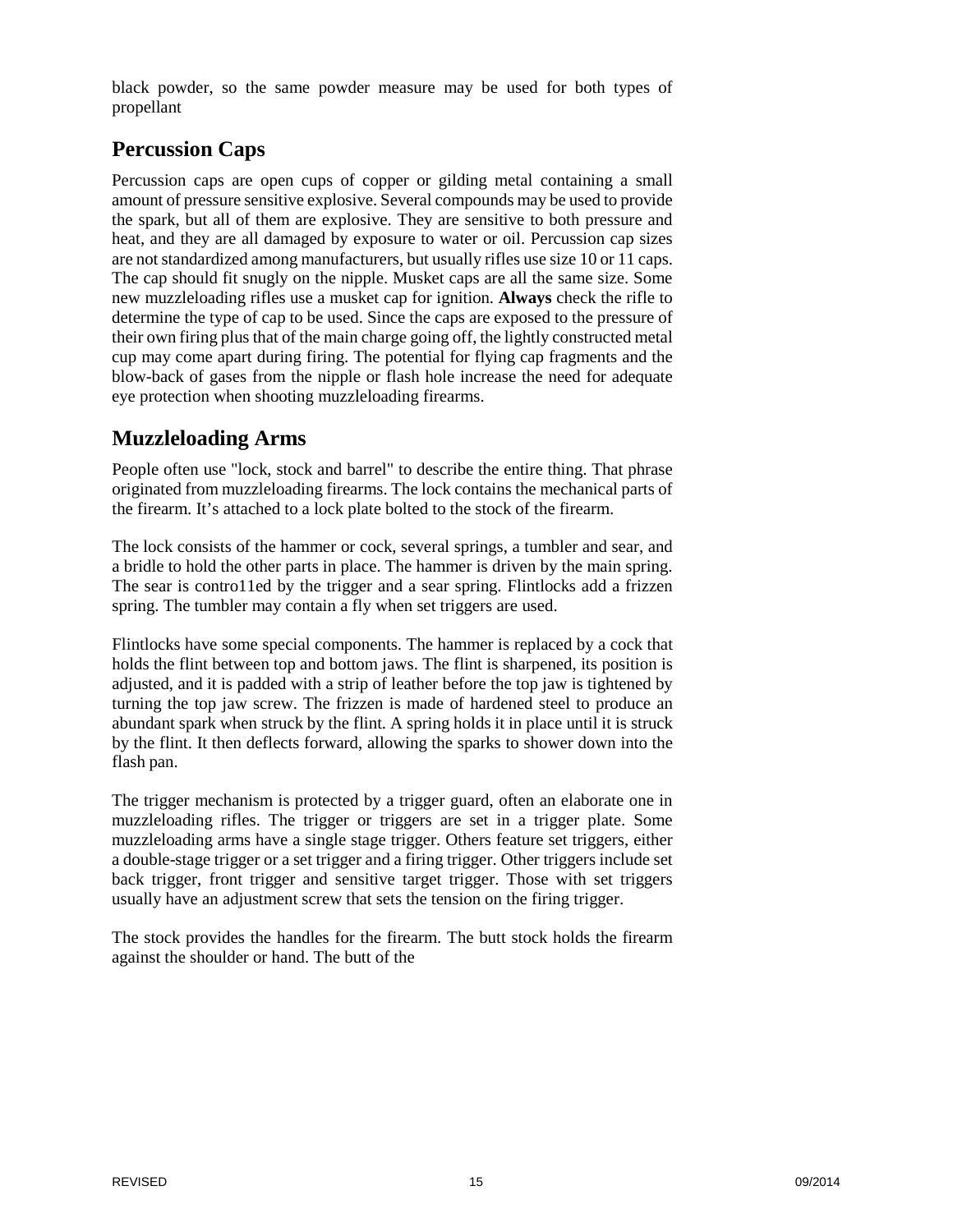firearm often has a curved butt plate of brass, steel, horn or plastic. The side of the stock often has a hinged compartment, known as a patch box. The top edge of the butt stock is known as the comb. It provides a support surface for the face or cheek during firing. The grip area of the butt stock, usually just behind the tang or breech plug, is called the wrist. Some of the references may call it the grip or small.

The forend or forearm of the stock holds the barrel in place and provides a control surface for the forward hand. Many muzzle-loaders have a barrel wedge or wedge pin that inserts in a channel in the stock and runs through a slot in a barrel lug. In combination with a hooked breech, this holds the barrel to the stock. The sides of the slot or channel are guarded and reinforced by escutcheons, small metal plates inset into the stock. The end of the stock is often capped by a metal forend cap. Usually the internal structure of the stock and forend cap are milled out to accommodate the ramrod.

The barrel is similar to the barrels of other firearms except that the breech is closed by a plug. The arm is loaded through the muzzle, and the load is pushed down firmly against the breech. The breech plug is threaded firmly against the barrel. At the rear of the barrel, a threaded insert continuing the flash hole (flintlocks) or either a snail and nipple or drum and nipple arrangement (percussion) channels the spark into the powder charge. The rear of the breech plug inserts into a slot in the tang, which is a metal brace attached to the butt stock. The barrel may feature one or more thimbles, tubes that support the ramrod, on its underside. Usually the sights are mounted on the top flat of the barrel, although some types of rear receiver sights may be mounted on the tang. Telescopic sights may be used on muzzleloaders, but most feature some type of metallic sights. Primitive sights are simple notch and blade arrangements. Adjustments are usually made with a drift punch or fi1e. Adjustable open sights usually feature either a Patridge-style square notch and blade or a bead and notch arrangement. Peep or receiver sights may be mounted on the tang or the barrel, and a front globe sight may be used in some cases. The ultimate in peep sights is the tube sight, which resembles a long telescopic sight without glass.

The ramrod is essential to shooting a muzzleloader. As a result, almost all muzzleloading long guns have a provision for mounting the ramrod while the gun is being carried. Ramrods may be made of metal, wood or synthetic materials. **IN 4-H WE NEVER US A WOOD RAMROD FOR LOADING OR CLEANING.**

#### **Types of Muzzleloading Firearms**

Muzzleloading shooters can use handguns, rifles, shotguns and muskets or trade guns. Muzzleloading pistols can have a single barrel, multiple barrels or a revolving cylinder that is loaded from the muzzle end. Cap-and-ball revolvers gave the black powder shooter additional firepower. Other types of muzzleloading pistols feature either caplock or flintlock design.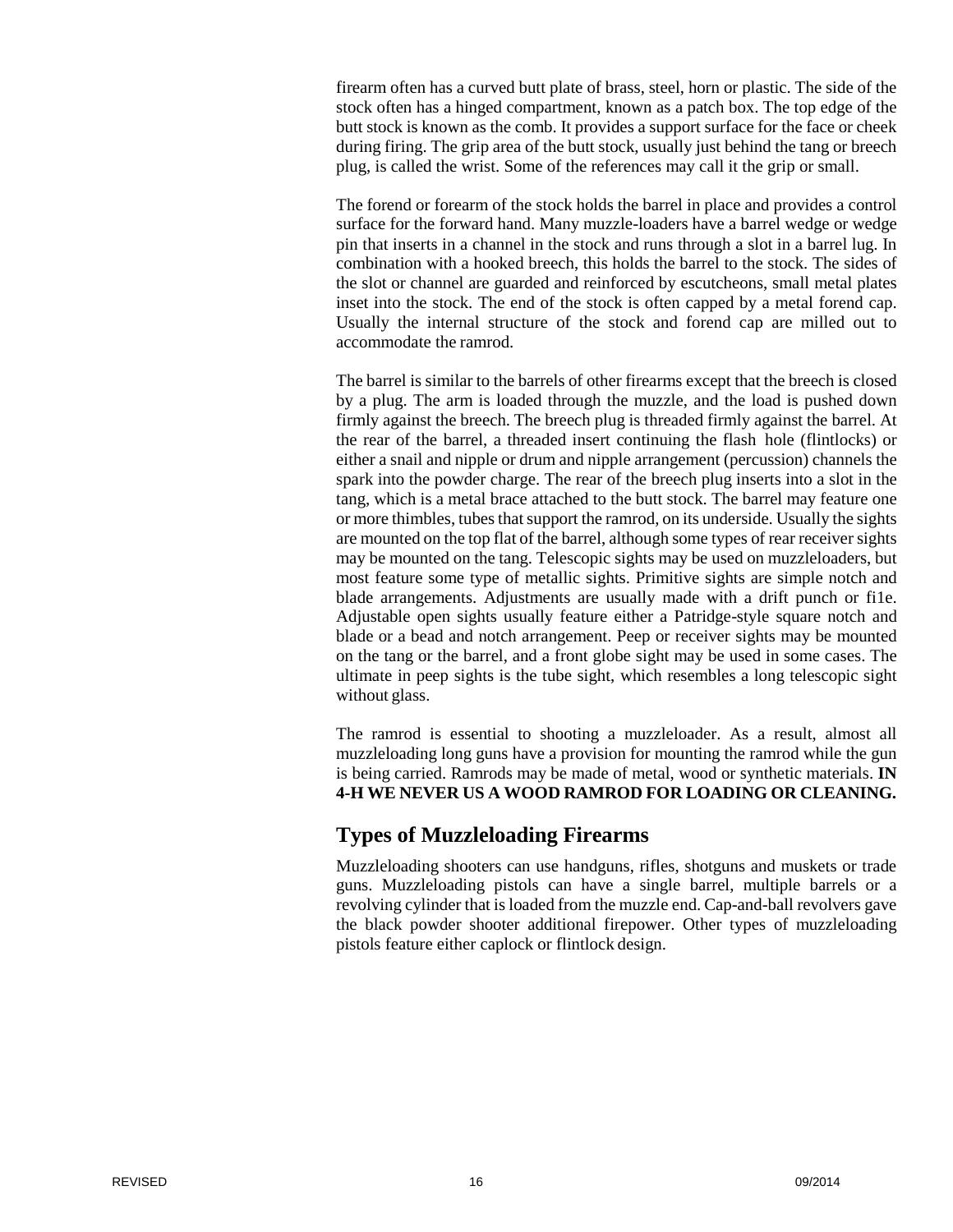Muzzleloading rifles feature rifled barrels with a relatively slow twist. Although muzzleloading rifles may be located with barrels from approximately .22 to in excess of .60 caliber, the most common borings are .21, .36, .45, .50, .54 and .58. In general, .45 caliber and smaller arms are used for hunting small tame. Rifles .45 caliber and larger are used in hunting big game. All of them can be used in target shooting. Muzzleloading rifles may fire round, patched balls, mini balls or a variety of newer, flat-based bullets.

Muskets are smooth-bored arms used with either a single projectile or a shot charge. They were often the arms of choice in military applications because they were easier and quicker to load than rifles. Muskets often have large bores, up to .69 caliber or larger.

Muzzleloading shotguns or fowling pieces are constructed with lighter barrels and designed to shoot charges of fine shot. They may be either single-barrel or doublebarrel guns. Some modem muzzle loading shotguns have choked barrels to increase range and pattern density. Many muzzleloading shotguns are cylinder bore guns because that straight boring makes loading easier. These arms may be used in hunting or in target shooting games.

# **Muzzleloading Accessories**

Muzzleloader shooters must understand and perform the actions of modern handloaders and shooters for each shot. Greater care is necessary because the barrel is accessible only from the muzzle. The shooter must carry more equipment into the field. They must be prepared to load and fire, and be prepared to solve any problems that may arise in ordinary use. Many muzzleloader shooters carry a possibles bag, a leather pouch holding ALL the items they might possibly need for the day afield or on the range.

In addition to the balls, shot or bullets that will be used, the shooter needs a bullet pouch or bag to keep them under control. A bullet board or loading block with prelubed or patched bullets ready to be loaded may be helpful. Most shooters carry bullet lube or patch lubricant in their bags. If round balls are used, the shooter needs to have precut patches of the appropriate type, size and thickness or patching material and a patch knife. Patches should be cotton or linen. Synthetic materials may foul the bore with residues that are very difficult to remove. A ball starter is needed to get the ball moving down to bore. The ball starter usually has both short and long shafts of starting the ball before using the ramrod. Shotgunners need shot and a series of wads. The gases produced by the powder are contained with an over-powder wad. The shot is cushioned by lubricated fiber wad, and held in the barrel by a thin, card, over-shot wad. Some old-time shotgunners preferred paper from wasp nests for over-shot wads.

Flintlock shooters must carry two types of powder in separate flasks or horns. Since only small amounts of priming powder are needed,

*Fact Sheet #8: Accessories*

T/C handout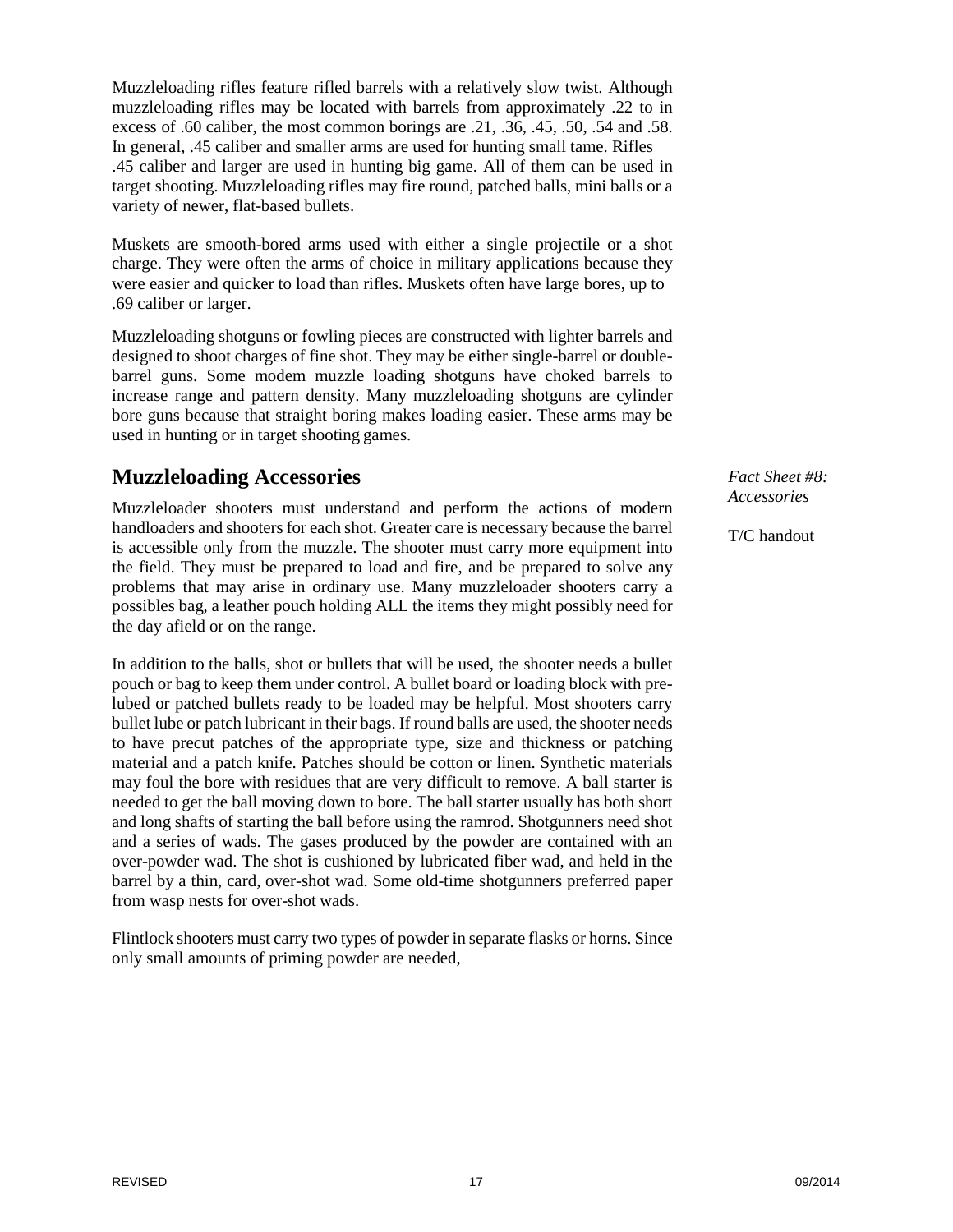the priming flask or horn can be quite small. For safety reasons it should be distinctly different from the flask or horn containing the powder for the main charge. Users of percussion arms need only the single supply of powder, but they must have a supply of percussion caps. Regardless of the type of arm being used, powder must be carefully measured in a horn, brass or similar non-sparking material. Powder is never poured into the firearm directly from a horn or flask.

To fire the muzzleloader, the shooter needs tools and equipment for the appropriate type of ignition system. Flintlock shooters need spare flints and the tools necessary to change or sharpen and adjust flints in the field. Caplock shooters need percussion caps. A spare nipple is a wise precaution, and a capping tool makes capping easier and more consistent. A nipple wrench and a nipple prick or pick for cleaning out the small hole in the nipple is needed. Some shooters carry a piece of fine copper wire for this purpose, others prefer piano wire or similar stiff material. Flintlock shooters need a similar tool for cleaning fouling from the flash hole.

All shooters should carry equipment to clean their guns in the field. A combination patch lubricant and black powder solvent is an excellent choice. Cleaning patches, a cleaning jag to fit the bore and the jag and a worm for retrieving lost patches will all be needed. A ball puller is a necessity in case powder becomes fouled after loading or if a ball or bullet gets loaded without a powder charge.

# **Differences in Muzzleloading and Cartridge Arms**

Muzzleloader shooters need a possibles bag for the little items that could quickly fill all their pockets. These items are vital to having a good time shooting. Muzzleloading is a lot more complex than shooting cartridge firearms. Muzzleloaders must know and practice all the elements of both loading and shooting safely. Returning to an earlier level of technological development in shooting demands more of the user. Care and attention to detail in learning this earlier technology is important. Develop sound basic habits and ask questions while learning to use these tools.

# **Summary**

In this session we explored the history of black powder and muzzleloading arms briefly. We followed the development of several types of ignition systems, from the matchlock and wheel lock to the flintlock and percussion arms more commonly seen today. We compare the basic parts of these arms with those of cartridge guns, noting that the lock, stock and barrel describe the basic components of muzzleloaders. We also noted that muzzleloading arms cover all types: pistols, rifles, shotguns and muskets. The shooter needs a wide array of accessories to load, fire and field clean their gun. Those accessories make shooting both easier and safer. The basics of muzzleloading safety will be considered next time.

**Regardless of the type of arm being used, powder must be carefully measured in a horn, brass or similar nonsparking material. Powder is never poured into the firearm directly from a horn or flask.**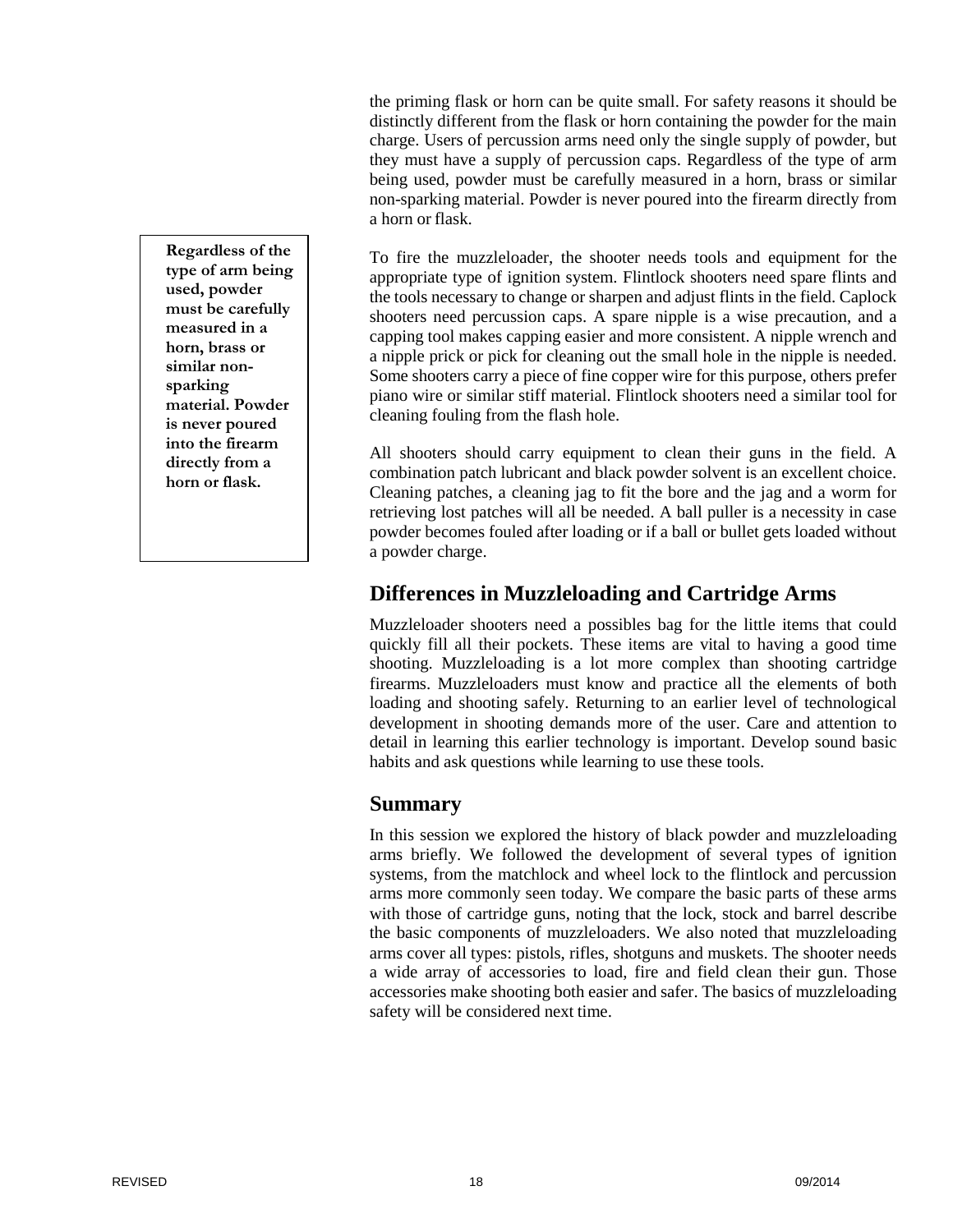## **Summary Activities**

- 1. Allow the participants to handle and study the materials used in the lesson.
- 2. If an adequate range is available, have can adult or teen leader load and fire a muzzleloader while the process is explained and the equipment is described.
- 3. Play an identification game with the parts of the muzzleloaders and their accessories.

# **Exhibit or Sharing Ideas**

- 1. Develop posters showing the parts of & muzzleloader, including diagrams of various ignition systems.
- 2. Demonstrate the parts of a muzzleloader to an interested adult or another audience.
- 3. Demonstrate the use of muzzleloading accessories to an adult or another interested person.
- 4. Discuss the differences between shooting muzzleloading firearms and cartridge firearms of the same type.
- 5. Study the history of muzzle loading firearms or black powder. Relate that history in a report, illustrated talk or presentation to your shooting sports group.
- 6. Study the local history of muzzleloader or powder manufacturing. Relate that history to other historical events and period dress. Share your findings with an interested audience in your school or shooting sports group.
- 7. Reenactment of a local event or living history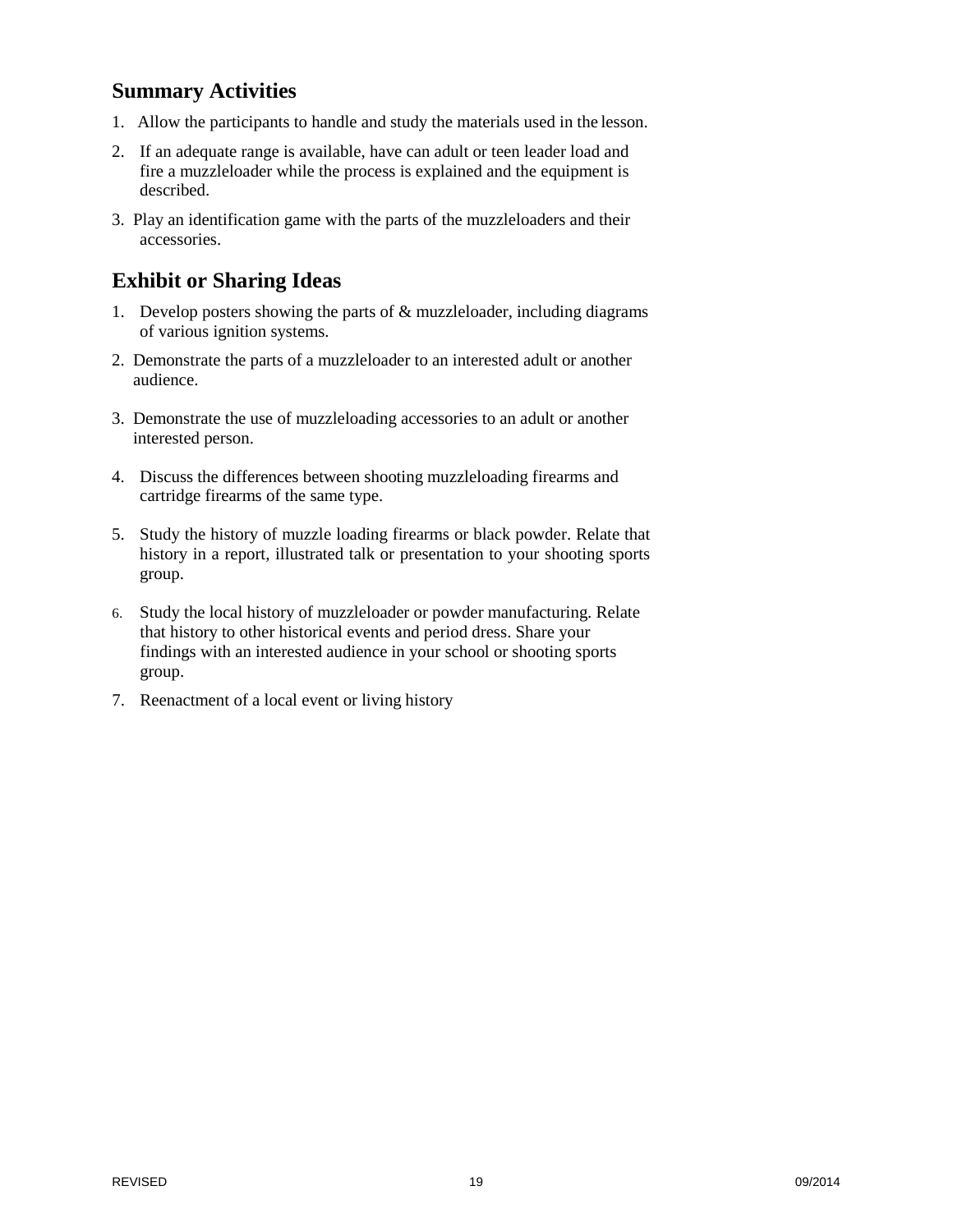# **Lesson 4 Narrative (Optional)**

## **Muzzleloading Shotguns**

Bore size is standard but barrel ID may vary between manufacturers. US made are the same as 12g standard but foreign barrels may vary.

Modem shotguns and muzzleloading shotguns share most characteristics. Both types of firearms have smooth bores designed to fire multiple projectiles at moving targets. They share basic components like a stock, barrel and action or lock. Some manufacturers offer screw-in choke tubes. These cylinder bore guns shoot wide patterns with low-pattern density by modern standards. The loads often produce slightly lower muzzle velocities, which may tighten the pattern slightly. Effective range is reduced because of the low-pattern density and lower pellet energy. That loss of velocity also requires a slight increase in leads and increases importance of a strong follow through.

Muzzleloading shotguns come in several varieties. Shotguns were designed specifically for shooting at moving game. **Trade guns** were inexpensive smoothbores that were traded with the Indians during the height of the fur trade. They were used with either a single ball or with shot. **Muskets** were smoothbore military arms that could be used with shot or a large round ball. Shotguns and trade guns have no rear sight. They are pointed like a modem shotgun. Rather than a set trigger arrangement often seen in rifles, they have a single trigger for each barrel. Both single-barrel and double-barrel shotguns are available.

As with modem shotguns, bore size is now standard for different gauges. Gauge was determined by the number of bore-diameter balls that could be cast from a pound of lead. Standardized gauge diameters make obtaining proper wads relatively easy.

# **Muzzleloading Shotgun Safety**

All the fundamental rules of safe firearms handling also apply to muzzleloading shotguns. Everyone on the range must wear eye and ear protection. Shooters and bystanders must exercise self-control at all times. The muzzle must be pointed in a safe direction at all times, never at anything the shooter does not want to shoot. Never place fingers on the trigger until ready to fire, and do not load the shotgun until ready to shoot. Cap the percussion lock or prime the flintlock only when on the shooting station or firing line. In the field, the shooter is responsible for proper and complete target identification. The responsibility for the safety of any shot rests with the shooter.

All the fundamental safety rules for handling black powder and muzzleloading arms apply. Minimize exposure of the body to risk. Avoid flames or sparks. Load from a separate powder measure that yields a carefully measured charge of the proper powder granulation. The powder must be stored and handled safely at all times. Finally, practice a sound and safe loading procedure every time.

In addition to these general rules, the rule of any shotgun shooting game must be followed. That is particularly true of any rules that pertain to the safety of the shooter, range personnel and bystanders.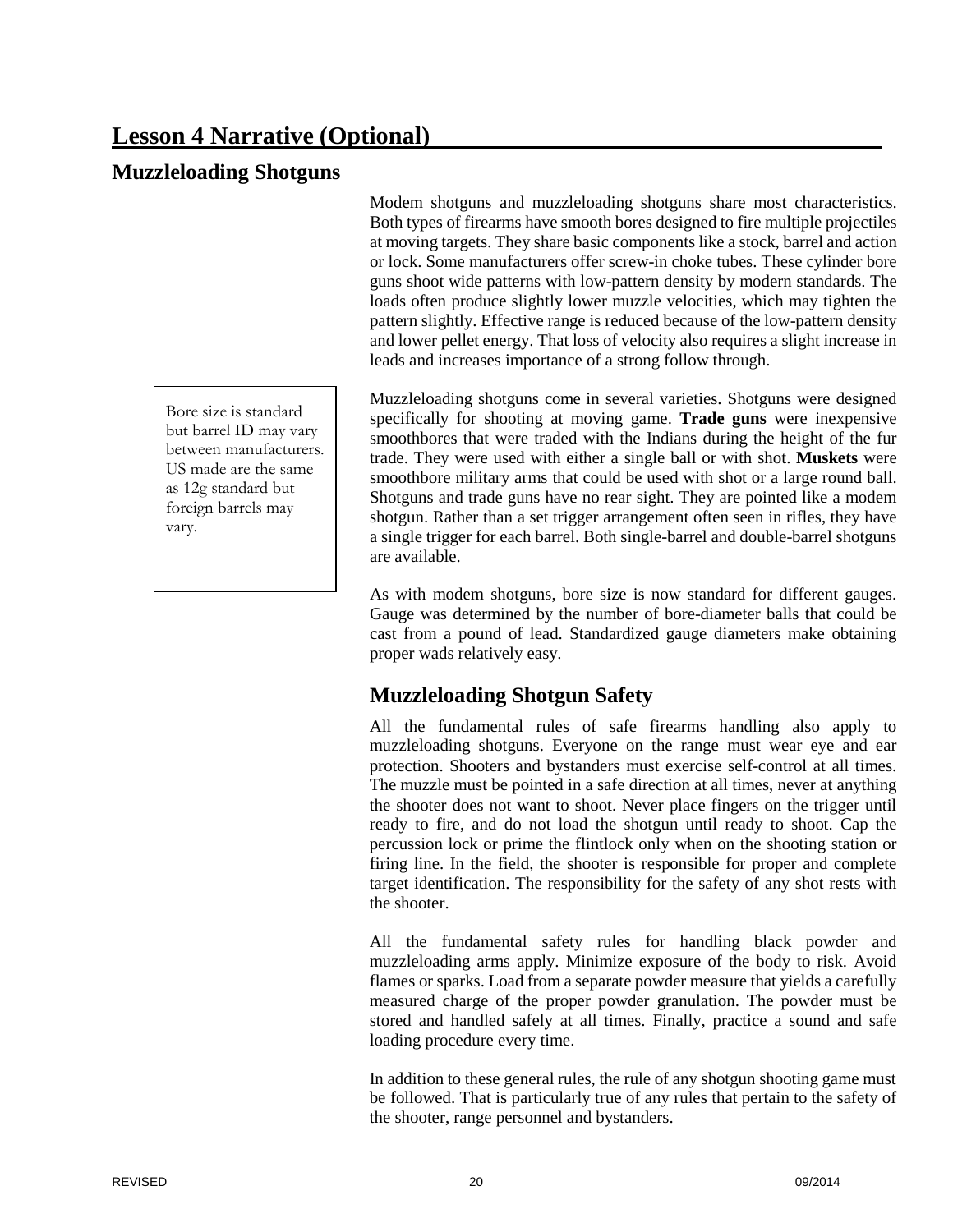# **Loading Muzzleloading Shotguns**

Appropriate power granulation changes with the bore diameter of the shotgun. Ten gauge guns use Fg powder. Shotguns from 12 gauge to 20 gauge should use FFg. Shotguns 20 gauge or smaller should use FFFg. Note that the 20 gauge may be loaded effectively with either FFg or FFFg.

Powder charges for shotguns are commonly expressed in drams of black powder. The dram is a unit of volume used in the past for apothecary or pharmaceutical measure. Modern shotshells refer to the dram-equivalent of their smokeless powder charge. Although the historical measure is in drams, most powder is now measured in grains. One dram is equal to 27.5 grains and one grain weighs 1/7000 of a pound. A basic rule of thumb for shotgun shooting is to use equal volumes of powder and shot. The light, starting loads suggested here approximate that rule of thumb. All shotgun gauges may successfully use Pyrodex RS. Pyrodex should not be used in flintlock shotguns. Follow manufacturers suggested loading information usually describes in gr weight.

A set of wads is used to seal the gases behind the shot and to cushion the shot as the charge is fired. The over-powder wad is a thin, nitro card wad. Wads about 2 to 3 cm  $\binom{1}{16}$  to  $\frac{1}{8}$  inch) thick are a good starting point. A felt or fiber wad treated with a lubricant or soaked in water or solvent is seated on top of the nitro wad. Felt wads 6 to 18 cm  $\frac{1}{4}$  to  $\frac{3}{4}$  inch) thick work well. All wads should fit the bore tightly and be seated firmly on the powder or shot.

Plastic wads are *not* recommended. They may leave a buildup of plastic material in the bore, and some manufacturers will not honor a warranty if plastic wads have been used it their shotguns.

The shot charge should be within the manufacturer's recommended limits for the shotgun. Most field shooters tend to use one shot size larger than they would normally use in a breech-loading shotgun when hunting. The heavier shot is used to partially compensate for the slightly reduced muzzle velocity and lower pellet energy. Maximum pattern dispersion is achieved with soft shot or drop shot. Chilled lead or magnum shot produce somewhat tighter patterns. Most manufacturers do not recommend soft iron or steel shot for muzzleloading shotguns.

The load is completed by seating a thin card wad to hold the shot in place. Very thin nitro wads (split nitro wads) or wads cut from thin cardboard work well. Some shooters prefer paper from wasp nests.

Suggested loads start with an approximate equivalent of maximum target loads. The 10 gauge load is 89 grains of Fg (about 3 ¼ drams) and 1 ¼ ounces of shot. A heavy load in the 10 gauge might go as much as 109 grains of Fg (4 drams) and 1-¾ ounces of shot. The 12 gauge uses FFg powder- 76 grains (2<sup>3</sup>/<sub>4</sub> drams) in the light load behind  $1\frac{1}{8}$  ounces of shot and 89 grains (3<sup>3</sup>/<sub>4</sub> drams) in the heavy load behind 1¼ ounces of shot. In the 16 gauge the starting load features 61 grains of FFg (2 ¼ drams) behind 1 ounce of shot.

**Plastic wads are not recommended.**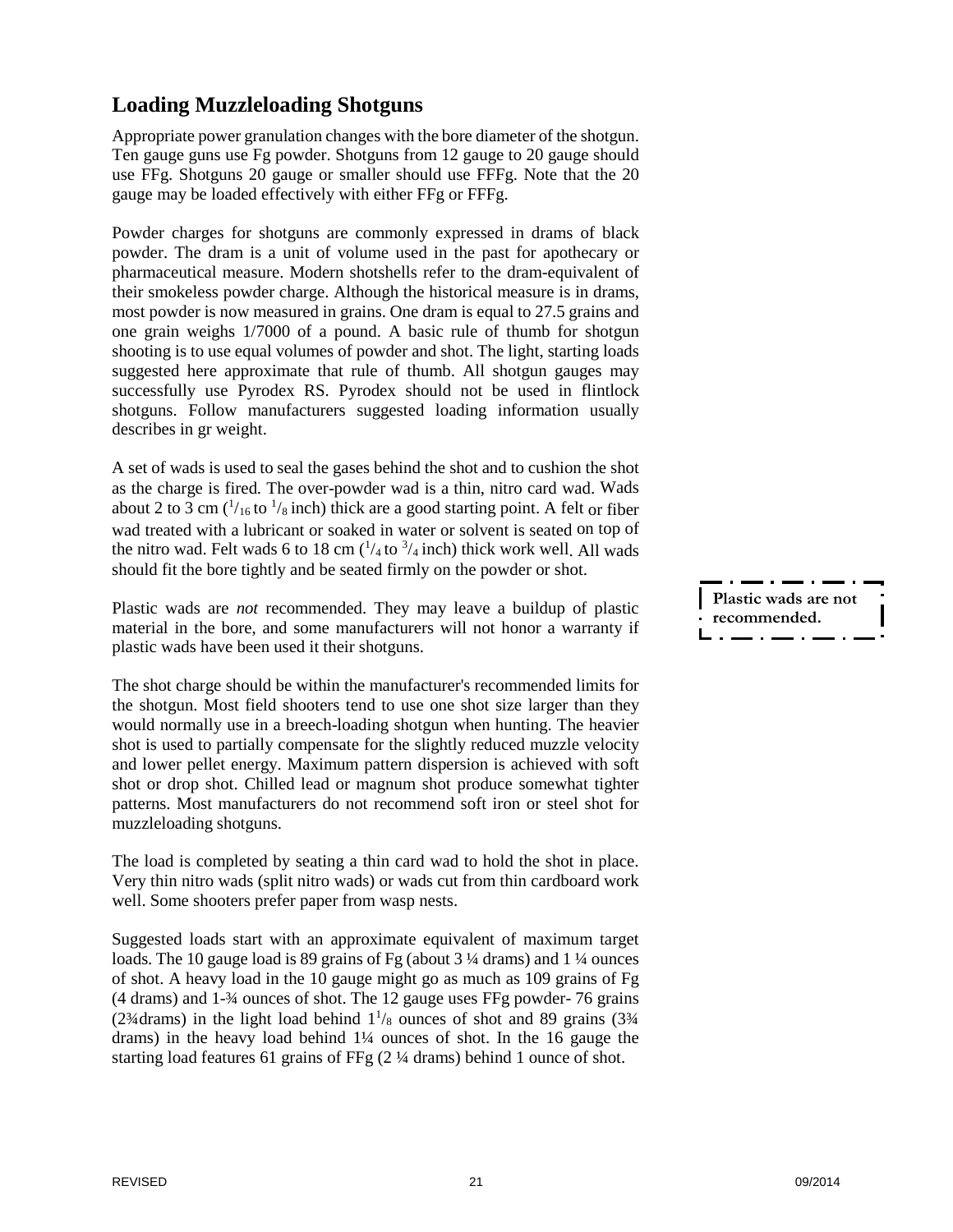The 20 gauge uses about 55 grains of FFg (2 drams) with a ¾ ounce shot charge up to 69 grains (2 ½ drams) of FFg and a 1 ounce shot charge. The little 28 gauge can drive a target load of ¾ ounce of shot with 47 grains of FFFg (1  $\frac{3}{4}$  drams) or shoot a heavy charge of 1 ounce of shot with a 61 grain powder charge. Remember to start with the lighter loads and work up to the most effective load for your purpose. Change only one component at a time and record the results of each shot. Do not exceed the manufacturer's published limits.

# **Loading Procedures**

Remember that all the basic precautions for loading muzzleloaders apply to shotguns. Minimize the exposure of your hands, head and body to the muzzle. Minimize the amount of powder exposed at any time. Keep the muzzle pointed in a safe direction at all times, and establish a standard loading process that will keep your loading safe.

Start by setting your measure and/or selecting a scoop that will deliver the proper powder and shot charges. Then check the shotgun to see that it is empty and safe. Swab the bore with an alcohol moistened patch. Use a dry bore mop or patch to dry the bore completely. Clear the nipple by firing several caps (muzzle pointed in a safe direction and watching for gas movement at the muzzle) or clear the flash hole with a pipe cleaner. If a flintlock is being used, wipe the frizzen, pan and flint with alcohol and dry them thoroughly.

Pour the proper amount of powder into the measure or scoop. Cap the container and pour the powder into the barrel. If a double barrel is used, place the ramrod in the empty barrel to avoid double charging one side. Seat an over-powder wad and a lubricated fiber wad firmly on the powder. Release the ramrod and watch for it to rebound. If it does, apply more pressure to seat the wads completely on the powder. Repeat this process until the ramrod stays in place. Place the ramrod back in the empty barrel, then measure the proper shot charge and pour it into the barrel. Insert an over-shot wad and ram it home firmly as before, watch for any rebound on the ramrod. The charge should be firmly in place, but do not bang on it or use excessive pressure. That will only deform the shot and produce erratic patterns. Once this barrel is loaded, transfer the ramrod to the loaded barrel and repeat the process with empty one. Once the barrels are loaded, replace the ramrod and wait your turn on firing line. Do not cap or prime the shotgun until you are on the shooting station or firing line. Maintain proper muzzle control at all times.

# **Shotgun Shooting**

Shotgun shooting form involves an aggressive, boxer's stance. The weight is shifted forward and the body leans into the shot until the head is over the front foot. The elbows are held nearly parallel to the ground to provide better freedom of movement. The shotgun is brought to the face and shoulder in a consistent mount. When the target appears, the shooter swings to the target, establishes a lead, fires and follows through. *[Instructor's note: consult the basic shotgun shooting lessons for these fundamentals if the shooters are not familiar with sound shotgun shooting form.]*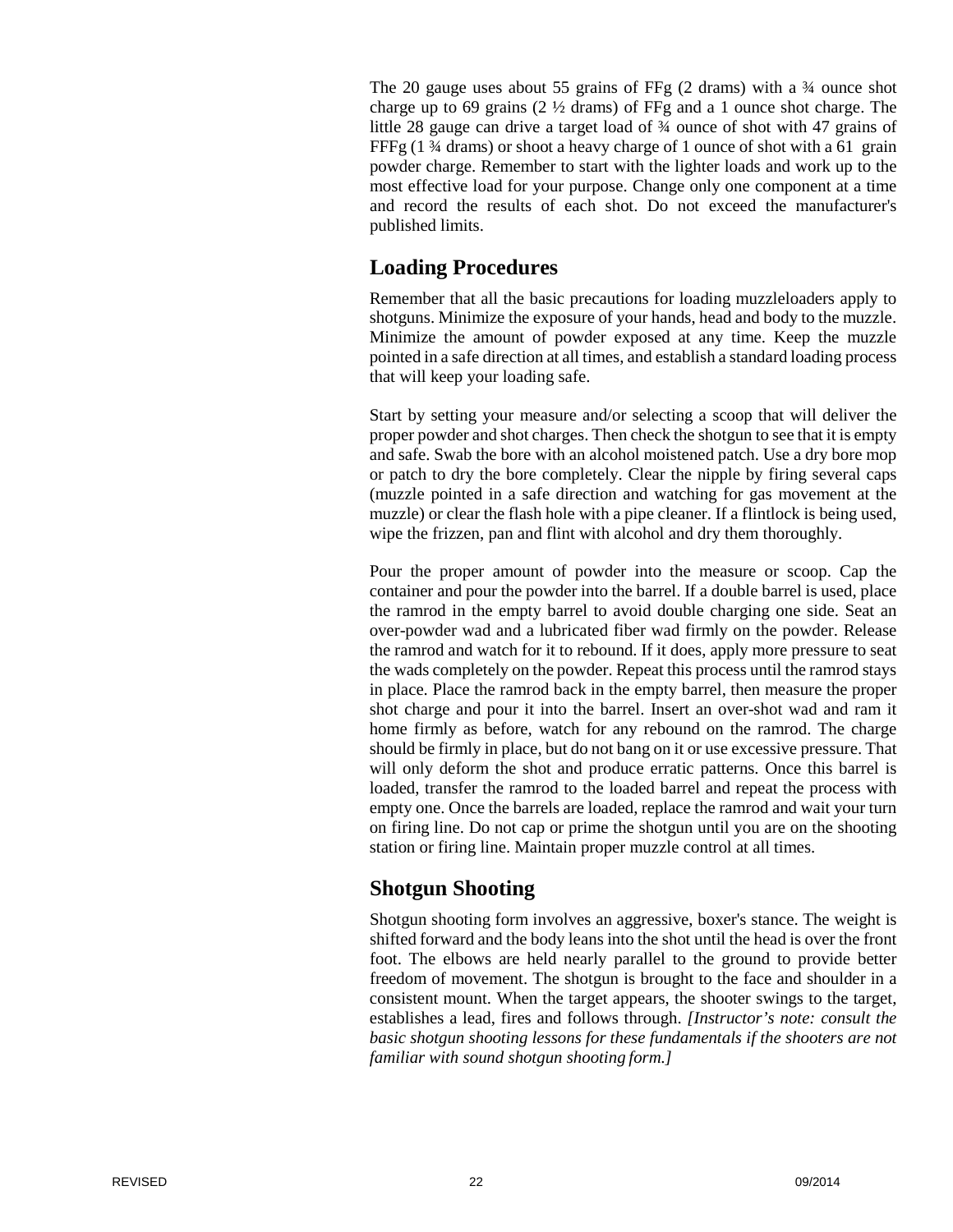Muzzleloading shotguns place some limit on the shooter. The combination of cylinder bore patterns and lower velocity reduces their effective range on targets or game. Target or game birds will require slightly more lead and a more pronounced follow through for consistent hits. In field situations, the shooters may need to restrict their shooting to closer shots than would be possible with a tightly choked breech-loading gun.

# **Range Management**

Standard range commands should govern shooting on the firing line. [See the shotgun lesson plans for additional information.]

Since loading requires more time with muzzleloaders than with breechloading shotguns, the shotgun maybe charged with powder and shot prior to reaching the shooting station IF it can be done safely and with the muzzle pointed away from all other persons. The shotgun should NOT be capped or primed until the shooter is in position and ready to call for the target.

Misfires or hang-fires should be treated as they were with muzzleloading rifles. Keep the muzzle pointed down range with the shotgun held on the shoulder for at least two minutes. Disable the shotgun by removing the caps or priming powder and shielding the nipple or frizzen. Keep the muzzle pointed in a safe direction while treating the problem. Use the sequence of actions described with muzzleloading rifles to dispose of the reluctant charge. On a temporary cease fire, disable the shotgun. Remove the cap or priming powder. Cover the nipple or frizzen with leather and lower the hammer into fired position. Insert a pipe cleaner into the flash hole of the flintlock for added security. At the end of a shooting session, empty the shotgun in a safe direction.

# **After Shooting**

After the firearms are emptied, collect and store all equipment. Arrange the shotgun cleaning materials in a convenient place and prepare to clean the shotguns. Remove the barrels and locks from the stock, and remove the nipples from the barrels. Scrub the barrels and locks thoroughly with hot, soapy water using a bore mop or cleaning jag and patches. Rinse them with hot water and dry them with dry patches, alcohol-moistened patches and additional dry patches. Lightly oil the inside of the bore and all metal surfaces, wiping away any excess oil. Reassemble the firearm and store it in a dry, secure area. Many shooters like to inspect their muzzleloaders again after about 24 hours, cleaning it once more if necessary.

**The shotgun should NOT be capped or primed until the shooter is in position and ready to can for the target.**

**. . . Keep the muzzle pointed in a safe direction while treating the problem.**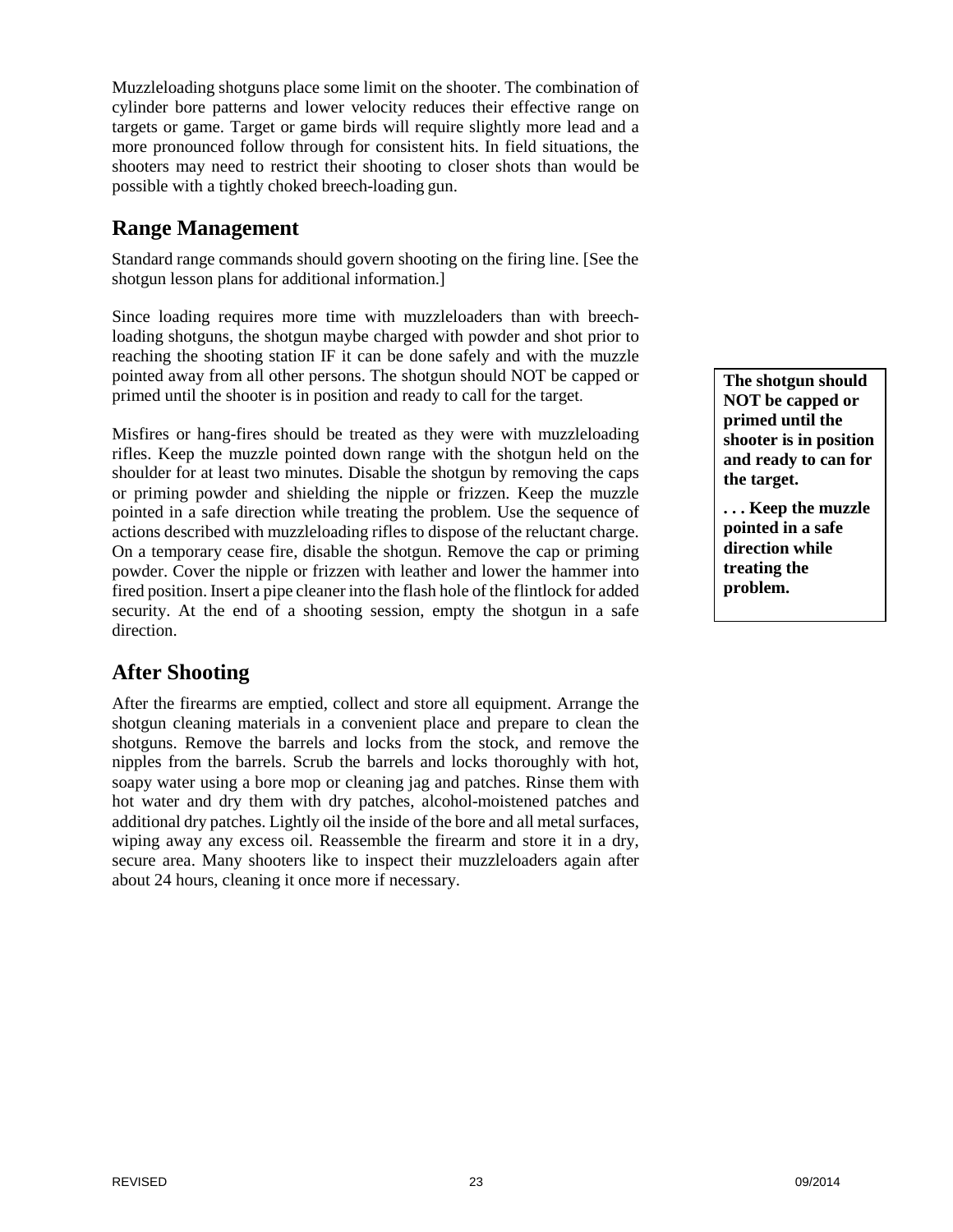#### **Summary**

Smoothbore muzzleloaders come in several varieties - musket, trade gun and shotgun in either percussion or flintlock designs. Shotguns are available in single-barrel or double-barreled designs. Shotgun safety and loading are very similar to the practices used with rifles. The shooter loads a measured powder charge, a pair of wads (over powder and lubricated fiber), a shot charge and an over-shot wad, seating the entire load firmly. A standard loading system is used to keep everything straight, and the ramrod is used as a signal device in doubles to help the shooter remember which barrel is being loaded at the time.

Shooting muzzleloading shotguns is much like shooting breech-loading shotguns. Lead and follow through are a bit more critical. Cylinder bore guns have a shorter effective range, and shot size may need to be increased slightly to add killing effectiveness on game. Shooting form, however, is the same.

Shotguns are cleaned much like rifles, and immediate cleaning is essential. Storage considerations are the same as for other firearms.

#### **Summary Activities**

- 1. Have shooters shoot several clay targets with muzzleloading shotguns. Then they should clean and prepare the arms forstorage.
- 2. Introduce a shotgun game, either formal ones like trap or skeet or informal ones like riverside skeet or clover clays. Have the shooters fire one round of the selected game.
- 3. Use muzzleloading shotguns to complete basic shotgun lessons.
- 4. Hold a shoot or tournament where only muzzleloading shotguns maybe used.

#### **Exhibit or Sharing Ideas**

- 1. Demonstrate or discuss muzzleloading shotgun safety, shooting or cleaning in an appropriate setting,
- 2. Record the things you learned in this session in your shooting journal. Exhibit the journal in an appropriate event or activity.
- 3. Demonstrate or give an illustrated talk on some aspect of muzzleloading shotgun shooting.
- 4. Prepare a set of posters on muzzleloading shotgun shooting, cleaning or safety for exhibition and posting at the host club or range.
- 5. Research the history of muzzleloading shotguns or shotgun sports and report them back to your group or another interested person.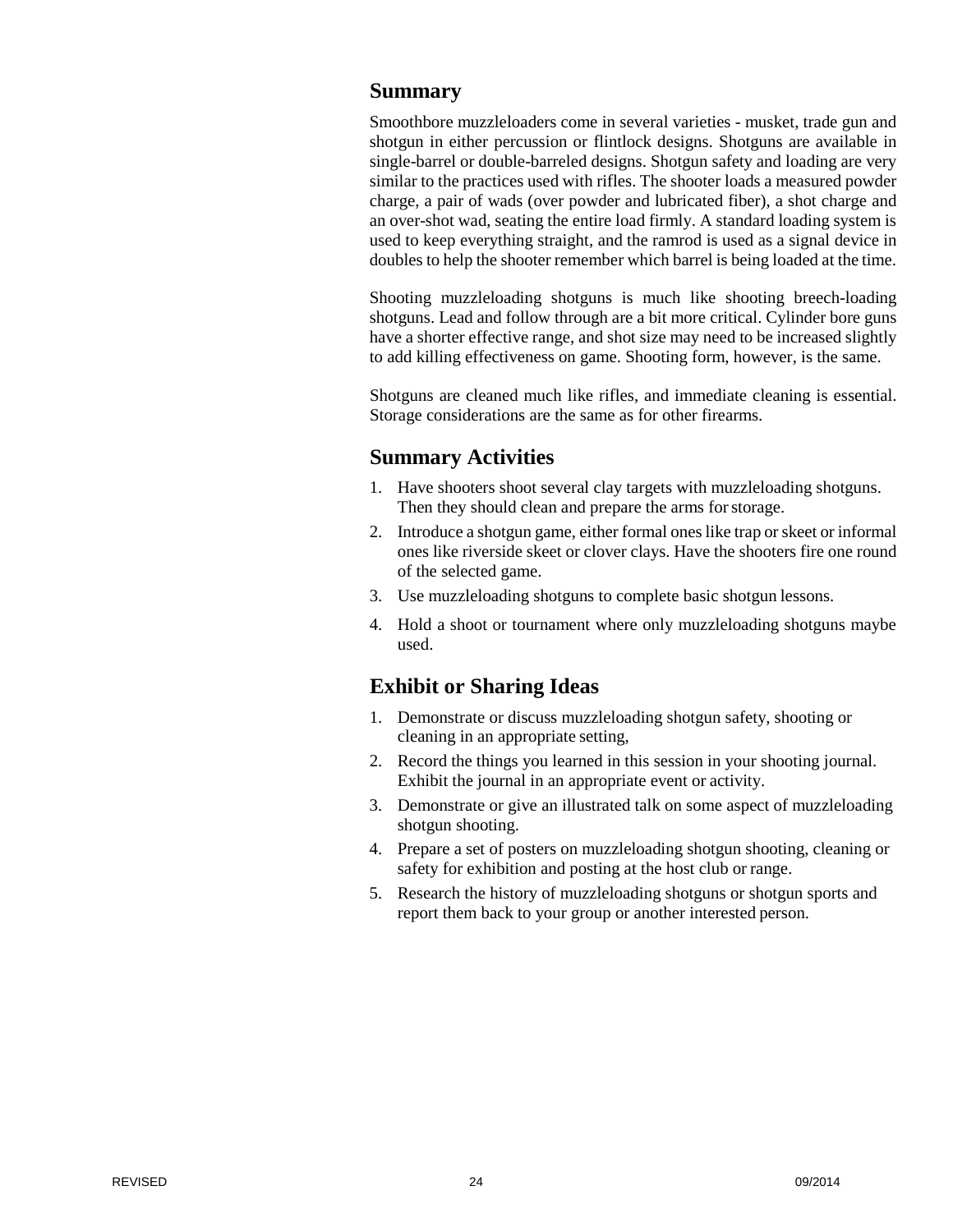## **Black Powder Handguns**

The most common types of black powder handguns are single-shot pistols and cap-and-ball revolvers. The pistol is like a muzzleloading rifle in design and function. The main differences are the design of the stock and the length of the barrel. The pistol is designed to be held in the hands rather than on the shoulder, and the barrel is much shorter.

Pistols are available in both percussion and flintlock designs. They are loaded and fired like rifles using the same ignition system. The primary differences are the use of a loading stand, a device to hold the pistol in place while it is being loaded, and the way the pistol is held for shooting.

Muzzleloading handguns are used in target shooting, recreational shooting, re-enactments and in small game hunting. Their use on big game or larger small game animals is not recommended.

# **Muzzleloading Handgun Safety**

As with other muzzleloading arms, the muzzle loading handgun shooter must follow all the safety rules for loading and shooting handguns. Handguns require greater attention than shoulder arms to prevent unsafe situations from developing. The short barrel is easily moved about, so attention to muzzle control is absolutely essential. This requires undivided attention. No part of the body should be forward of the cylinder after it has been loaded.

The basic rules for safe handling of black powder must be followed during loading. Shooters must be sure the powder is the correct type or granulation. They must use a charge within the limits defined by the manufacturer. The amount of powder exposed must be kept to a minimum, and the loading and firing area must be free from sparks or flame. Black powder must be loaded from a measure separate from the powder can, flask or horn.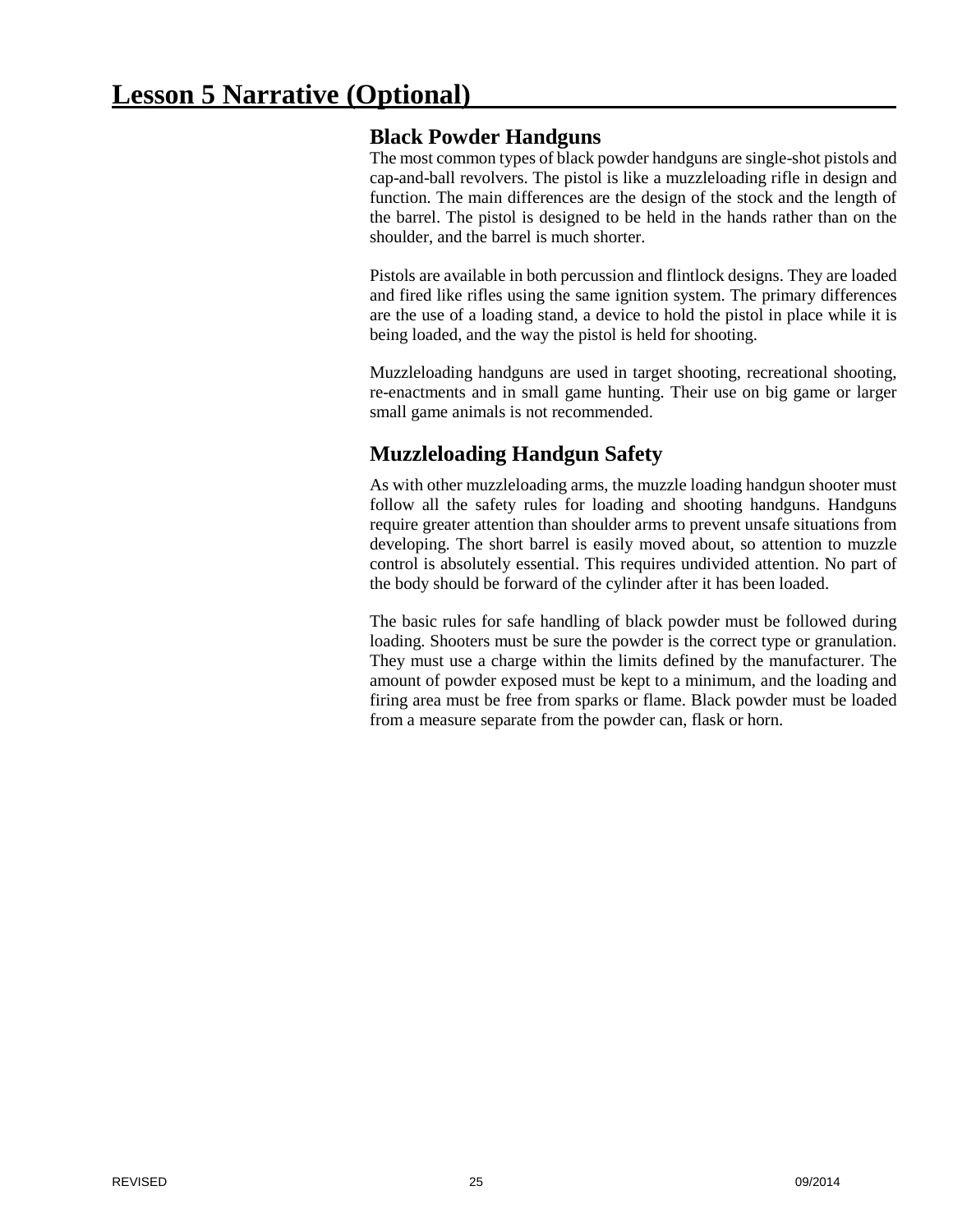During the loading process the shooter must minimize exposure of head, hands and body to risk. The muzzle must be pointed down range slightly and away from all persons. A loading stand helps ensure safe loading. It holds the pistol securely in place and acts as a third hand during loading. Powder is carefully measured, and the patched ball or tight-fitting ball is seated firmly on powder.

All range control and shooting safety rules apply to this situation as well. Shooters must keep the muzzle of the firearm under control at all times, ensuring that it is pointed in a safe direction. Load only when the range is clear and you are preparing to fire. The cap or priming powder is put in place just before firing a shot. The trigger finger stays off the trigger and covers the trigger guard until the shooter is ready to fire. A safe zone of fire and adequate backstop should always be determined before firing. Safety is the personal responsibility of every shooter, and self-control is the key to responsible shooting.

# **Loading and Firing Muzzleloading Pistols**

Single-shot muzzleloading pistols load just like rifles. The first step in loading is to ensure that the pistol is empty. Make sure that the pistol is deactivated (no cap on the nipple or priming powder in the pan) and check the barrel with a pistol rod. Fix the pistol securely in the loading stand. Swab the bore with a patch moistened with alcohol, then use a dry patch to clean and dry it. Clear the nipple by firing several percussion caps or clean the frizzen, flint and pan with alcohol, dry them thoroughly and clear the flash hole with a pipe cleaner. Measure and load the powder charge using a measure separate from the stock container. Be sure the granulation and powder charge are correct. Place a lubricated patch on the muzzle of the pistol, center a ball in the muzzle with the sprue facing up and start the ball into the bore with the short starter. Use the long arm of the pistol rod to seat the ball completely on the powder. Remove the pistol from the loading stand, being careful to keep the muzzle in a safe direction. After taking a position on the firing line, cap or prime the pistol and prepare to fire.

Shooting a muzzleloading pistol is much like shooting any other pistol. The shooter must take a proper stance for the grip being used – square to the target for a two-handed grip and with the shoulder pointing toward the target for a one-handed grip. The grip should be firm. Target shooters normally use a onehanded grip, shooting from the dominant side. Recreational shooters often prefer to use a thumb-lock grip or a palm-rest grip with both hands. Cock the pistol with the off or non-dominant hand. Align the sights, raise the pistol into firing position and obtain a proper sight picture. Squeeze or press the trigger straight back while keeping the sights aligned and maintaining the proper sight picture. Hold the sight alignment through the shot in the follow through.

Misfires or hang-fires should be handled as they were with rifles. Start by keeping the pistol pointed down range for at least two minutes. Deactivate the pistol by removing the cap or pan powder, covering the nipple or frizzen with leather and lowering the hammer gently into the fired position. Check the seating depth of the ball to determine the pistol's status.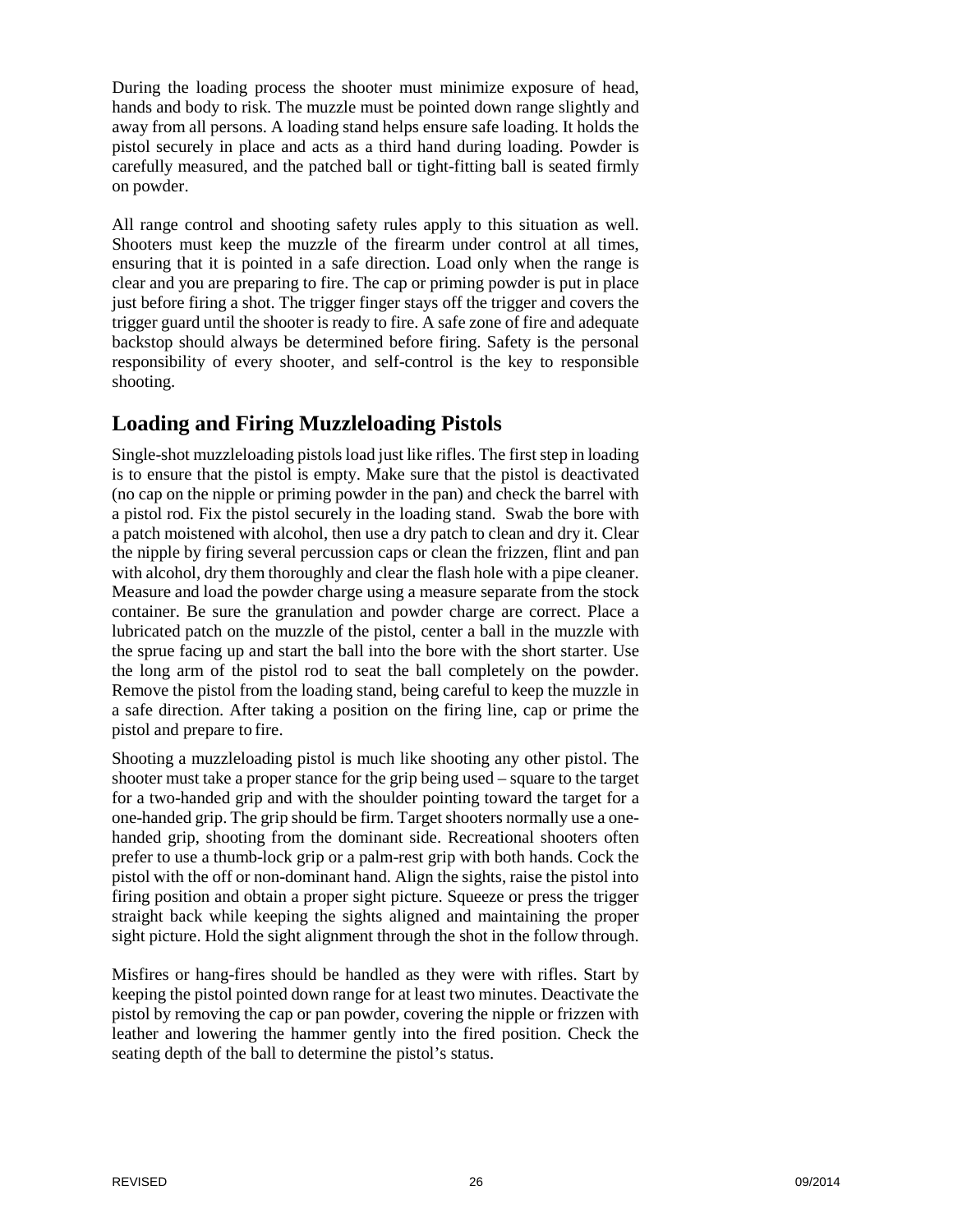If the *pistol* has been loaded without powder, two options may be tried. A few grains of powder may be worked into the barrel through the nipple or flash hole in an attempt to shoot the ball free. Another method is to use a short work rod with a ball puller to pull the ball and permit loading properly.

If the pistol is properly loaded, a series of steps should be tried. First, after checking to see that the ball is properly seated, inspect and clean the nipple or flash hole, frizzen and flint. Prime the pan or place a cap on the nipple and attempt to fire again. If the pistol still refuses to fire, try working a few grains of powder into the flash hole or nipple channel and try to fire again. Be prepared for a delayed ignition. Finally, deactivate the firearm, remove the nipple and place the breech end of the barrel in a bucket of water for at least an hour before attempting to pull the ball. Then clean the barrel, dry it completely, load properly and attempt to fire again.

Swab the bore between shots to remove fouling. After the shooting is finished for the day, *clean* the pistol thoroughly before storing it. The same techniques used to clean a rifle may be used with muzzleloading pistols.

#### **Summary**

In this session we studied, loaded, fired and cleaned single-shot muzzleloading pistols. As in the other shooting session we reviewed safe handling of black powder and muzzleloading arms, shooting safety and safety precautions associated with the type of arm being used. The uses of black powder pistols were also reviewed, noting that they are not recommended for hunting big game but are useful in target shooting, recreational shooting, reenactments of the appropriate period and occasionally as small game hunting tools.

#### **Summary Activities**

- 1. Have shooters fire and clean a muzzleloading pistol.
- 2. Discuss the uses of these types of firearms and the reasons they might not be used for other purposes.
- 3. Hold a fun shoot using muzzleloading handguns.
- 4. Have a re-enactment, buck skinning or other historical group perform or discuss what they do and why they do it.